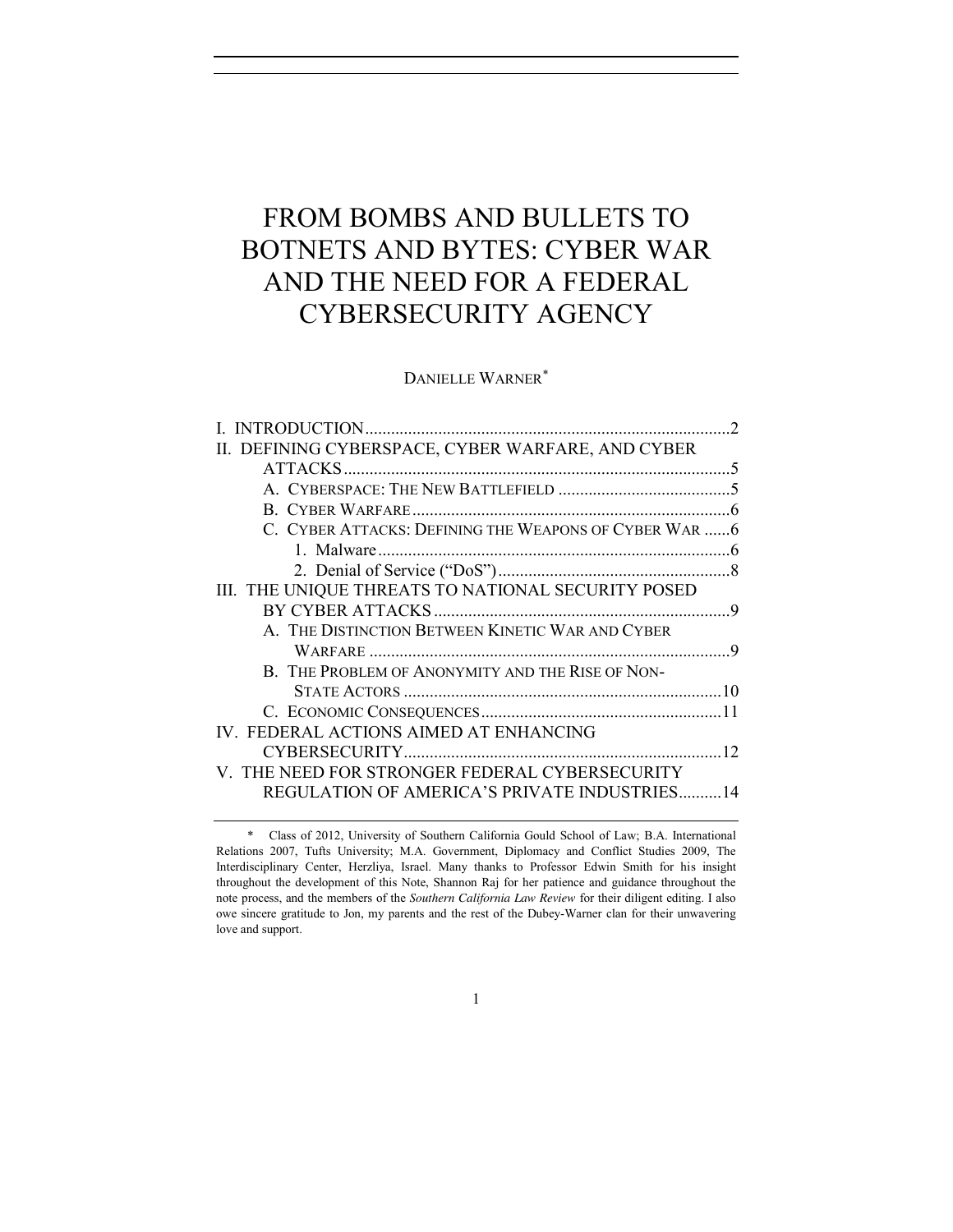| SOUTHERN CALIFORNIA LAW REVIEW POSTSCRIPT       | [Vol. 85:PS 1 |
|-------------------------------------------------|---------------|
| A. NATIONAL SECURITY AND ECONOMIC CONCERNS      |               |
| NECESSITATE FEDERAL CYBERSECURITY REGULATIONS15 |               |
| B. LACK OF BUSINESS INCENTIVES COMPELS PRIVATE  |               |
|                                                 |               |
| C. REGULATIONS HAVE PROVEN TO BE SUCCESSFUL IN  |               |
|                                                 |               |
| VI. NECESSARY GOVERNMENT ACTION: A FEDERAL      |               |
|                                                 |               |
|                                                 |               |
|                                                 |               |

*The most likely way for the world to be destroyed, most experts agree, is by accident. That's where we come in; we're computer professionals. We cause accidents.*

 $-Mathaniel Borenstein<sup>1</sup>$ 

## I. INTRODUCTION

<span id="page-1-0"></span>In September 2010, Iranian engineers detected that a sophisticated computer worm, known as Stuxnet, had infected and damaged industrial sites across Iran, including its uranium enrichment site, Natanz.<sup>2</sup> In just a few days, a sophisticated computer code was able to accomplish what six years of United Nations Security Council resolutions could not. Not a single missile was launched, nor any tanks deployed, yet the computer worm effectively set back the Islamic Republic's nuclear program by two years and destroyed roughly one-fifth of its nuclear centrifuges.<sup>3</sup> The worm itself included two major components. One was designed to send Iran's nuclear centrifuges spinning out of control, damaging them. The other component seemed right out of the movies; "the computer program . . . secretly recorded what normal operations at the nuclear plant looked like, then played those readings back to plant operators, like a prerecorded security tape in a bank heist, so that it would appear that everything was operating normally while the centrifuges were actually tearing themselves apart."<sup>4</sup>

<sup>1.</sup> Bornstein is one of the original designers of the Multipurpose Internet Mail Extensions ("MIME") protocol for formatting email.

<sup>2</sup>*.* David E. Sanger, *Iran Fights Malware Attacking Computers*, N.Y. TIMES, Sept. 26, 2010, at A4.

<sup>3.</sup> William J. Broad, John Markoff & David E. Sanger, *Israel Tests Called Crucial In Iran Nuclear Setback*, N.Y*.* TIMES*,* Jan. 16, 2011, at A1; Yaakov Katz, *Stuxnet Virus Set Back Iran's Nuclear Program by 2 Years*, JERUSALEM POST, Dec. 15, 2010, *available at* http://www.jpost.com/Iranianthreat/News/Article.Aspx?Id=199475.

<sup>4.</sup> Broad, Markoff & Sanger, *supra* note 3.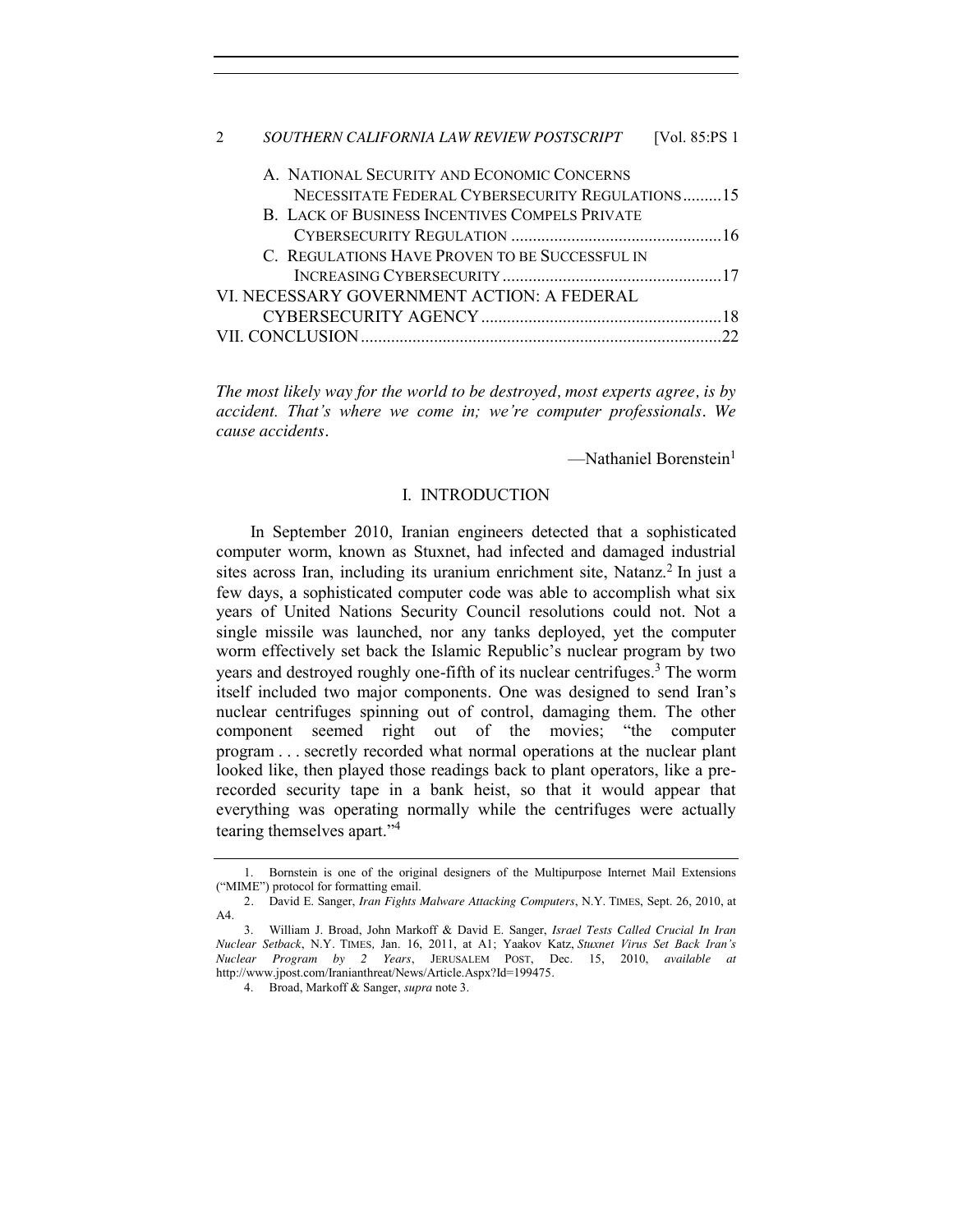Stuxnet, to date, is the most sophisticated cyber weapon ever deployed.5 It acted as a "collective digital Sputnik moment,"<sup>6</sup> bringing to light the important cybersecurity challenges the world faces. What makes cyber attacks so destructive is their ability to travel through the Internet and attack the structures it rests upon. Governments, industrial and financial companies, research institutions, and billions of citizens worldwide heavily populate these global networks. In fact, much of public and private life depends on functioning telecommunications and information-technology infrastructures. Thus, what we deemed to be one of the greatest successes of the twenty-first century, a global communication infrastructure, has now become our biggest vulnerability.

While Stuxnet is a more recent large-scale cyber attack to receive media attention, thousands of smaller cyber attacks happen every day, all over the world, on various government and private websites and networks. In 2007, there were almost 44,000 reported incidents of malicious cyber activity.<sup>7</sup> Everyday, millions of automatic scans operating from foreign sources search American computers and networks for vulnerabilities.

Many large U.S. companies have experienced firsthand the effects of these cyber attacks. In the last two years, Google, <sup>8</sup> MasterCard, Visa,  $PayPal<sup>9</sup>$  and Citigroup<sup>10</sup> all experienced cyber attacks sufficient in size to obstruct their normal operations or obtain critical confidential information. In March 2011, the drafting of this Note was even (coincidentally) hindered by a cyber attack on the University of Southern California Law School's network. The virus, which is rumored to have originated in Hong Kong, shut down all of the school's networks, preventing access to email and data for several days.

American institutions, however, are not the only targets of cyber attacks. Critical infrastructures, including electrical grids, satellites, oil and

<sup>5.</sup> Pascal Mallet, *Stuxnet Worm Brings Cyber Warfare Out of Virtual World*, AFP, Oct. 1, 2010, http://www.google.com/hostednews/afp/article/ALeqM5hWP5Ga\_K2k4oOosfMz39JFifrDaQ?docId=C NG.0c3a53ff7267f11501a5b3dbd9567dbf.2d1.

<sup>6</sup>*.* René Obermann, Op-Ed, Digital Sputnik Moment, INT'L HERALD TRIB., Feb. 27, 2011, at 8, *available at* http://www.nytimes.com/2011/02/28/opinion/28iht-edoberman28.html.

<sup>7.</sup> *Threats to the Information Highway: Cyber Warfare, Cyber Terrorism and Cyber Crime*, LIPMAN REP., Oct. 15, 2010, at 1, http://www.guardsmark.com/Files/Computer\_Security/TLR\_Oct 10.pdf [hereinafter LIPMAN REPORT].

<sup>8</sup>*. See* Andrew Jacobs & Miguel Helft, *Google May End Venture in China over Censorship*, N.Y. TIMES, Jan.13, 2010, at A1; John Markoff, *Cyberattack On Google Said to Hit Password System*, N.Y. TIMES, Apr. 20, 2010, at A1.

<sup>9</sup>*. See* Aaron Smith, *MasterCard, Visa Targeted in Apparent Cyberattack*, CNN MONEY, Dec. 8, 2010, http://money.cnn.com/2010/12/08/news/companies/mastercard\_wiki/index.htm.

<sup>10</sup>*. See* Andrew Khouri, *Citigroup Hack Attack Affected More Customers than First Thought*, L.A. TIMES, June 17, 2011, at B1, *available at* http://articles.latimes.com/2011/jun/17/business/la-ficitigroup-hacking-20110617.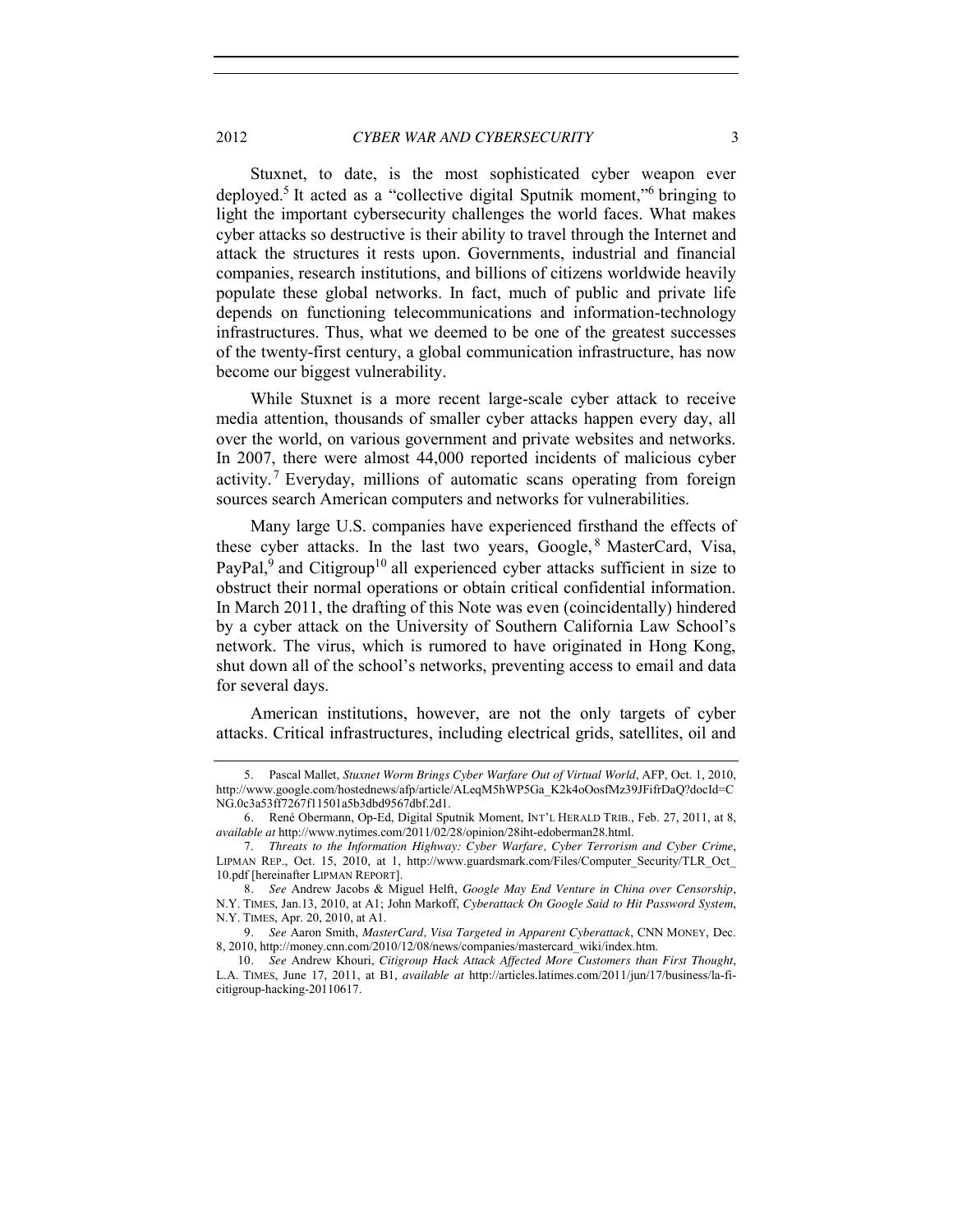gas companies, water and sewage companies, and transportation companies bear an even higher risk due to the potential catastrophic results. In 2011, hackers took over U.S. satellites on at least two occasions and targeted their command-and-control systems.<sup>11</sup> In both instances, "[t]he responsible party achieved all steps required to command the satellite but did not issue commands."<sup>12</sup> In 2007, a test conducted by scientists at the Idaho National Laboratory demonstrated that an electric generator could be programmed to shake itself to pieces after it was fed hacked instructions.<sup>13</sup> In April 2009, reports emerged stating that China and Russia had infiltrated the U.S. electrical grid and left behind software programs capable of disrupting the system.<sup>14</sup> The North American Electric Reliability Corporation has even publicly warned that the electrical grid is not adequately protected from cyber attack.15

President Barack Obama has declared that "America's economic prosperity in the twenty-first century will depend on cybersecurity."<sup>16</sup> The role of the government in cyberspace is complicated, however, since a majority of critical infrastructure and large financial companies are privately owned and controlled. While the U.S. government has tried to assume the role of defender, seeking to prevent attacks on the private sector by prosecuting the culprits and developing military cyber defense capabilities, experts warn that these defense capabilities have fallen far behind the technological prowess of our adversaries.<sup>17</sup> Many nations have developed cyber offensive capabilities that can repeatedly breach, disrupt, and destroy computer networks and the data they contain. <sup>18</sup> America's increasingly sophisticated enemies now include technologically advanced governments, terrorist groups, and even individual hackers.<sup>19</sup> The federal government can no longer afford to ignore the cyber threats that these enemies are capable of perpetrating.

<sup>11</sup>*. See* Jason Ryan, *US Satellites Compromised by Malicious Cyber Activity*, ABC NEWS, Nov. 16, 2011, http://abcnews.go.com/blogs/politics/2011/11/us-satellites-compromised-by-malicious-cyberactivity

<sup>12</sup>*. Id.* (internal quotation marks omitted).

<sup>13.</sup> STEWART BAKER, SHAUN WATERMAN & GEORGE IVANOV, MCAFEE, IN THE CROSSFIRE: CRITICAL INFRASTRUCTURE IN THE AGE OF CYBER WAR 10 (2009).

<sup>14.</sup> Siobhan Gorman, *Electricity Grid In U.S. Penetrated By Spies*, WALL ST. J., Apr. 8, 2009, at A1, *available at* http://online.wsj.com/article/sb123914805204099085.html.

<sup>15.</sup> Pub. Notice from Michael Assante, Chief Sec. Officer of the N. Am. Elec. Reliability Corp., (Apr. 7, 2009), *available at* http://online.wsj.com/public/resources/documents/cip-002-identificationletter-040609.pdf.

<sup>16.</sup> LIPMAN REPORT, *supra* note 7, at 1.

<sup>17</sup>*. Id.*

<sup>18</sup>*.* BAKER, WATERMAN & IVANOV, *supra* note 13, at 5 (citing McAfee's 2007 Virtual Criminology Report).

<sup>19.</sup> LIPMAN REPORT, *supra* note 7, at 1.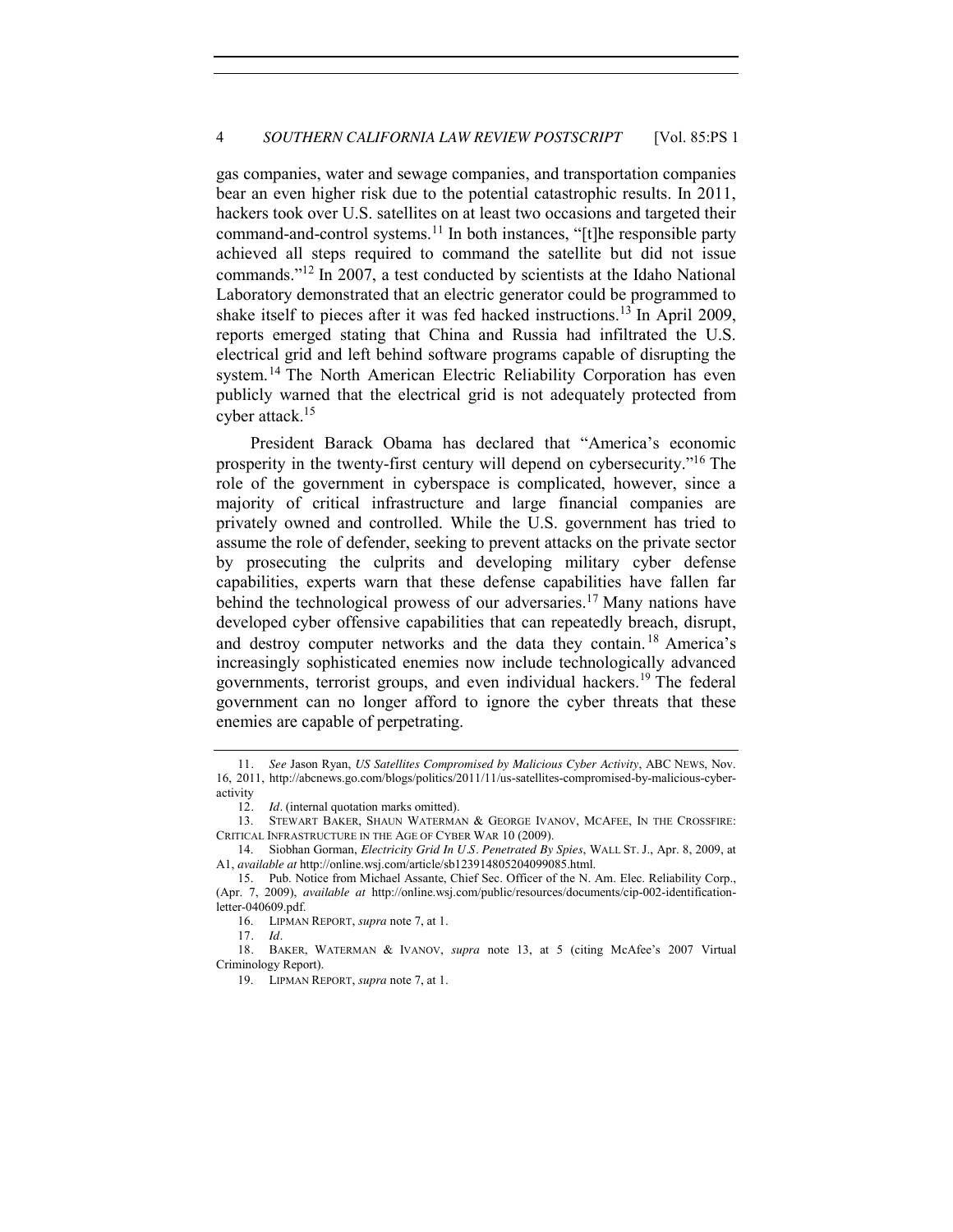This Note addresses the federal government's role in protecting the private sector's cybersecurity by illustrating the need for, and the potential success of, federal cybersecurity regulations. Part I defines key terms and explains the technical processes used to facilitate a cyber attack. Part II discusses unique characteristics of cyber attacks, including the problem of attacker anonymity, the prevalent use of cyber attacks by non-state actors, and the economic consequences. Part III will delve into the unique threats to national security posed by cyber attacks. Part IV then examines federal initiatives to enhance cybersecurity. Part V will address why the current federal efforts are insufficient and why federal regulations are necessary. Part VI will recommend the creation of a federal cybersecurity agency.

# <span id="page-4-0"></span>II. DEFINING CYBERSPACE, CYBER WARFARE, AND CYBER ATTACKS

Cyberspace has a language all its own. Understanding this information-technology ("IT") vernacular and some of the technical processes associated with cyber attacks is critical to understanding cybersecurity.<sup>20</sup>

## A. CYBERSPACE: THE NEW BATTLEFIELD

<span id="page-4-1"></span>"Cyberspace is not a physical place—it defies measurement in any physical dimension or time space continuum."<sup>21</sup> Accordingly, there is no internationally accepted definition of "cyberspace." One scholar describes it as, "an evolving man-made domain for the organization and transfer of data using various wavelengths of the electromagnetic spectrum." <sup>22</sup> Another scholar explains, "It is a shorthand term that refers to the environment created by the confluence of cooperative networks of computers, information systems, and telecommunication infrastructures commonly referred to as the World Wide Web."<sup>23</sup> A daunting characteristic of cyberspace is the nearly universal interconnectivity of network systems, regardless of their use. This new interconnectivity has greatly improved the utility of information systems, yet it has also made them more vulnerable to cyber attacks.

<sup>20.</sup> The importance of understanding this new-era language even motivated Webster to publish a "Hacker's Dictionary." BERNADETTE SCHELL & CLEMENS MARTIN, WEBSTER'S NEW WORLD HACKER DICTIONARY (2006).

<sup>21.</sup> THOMAS C. WINGFIELD, THE LAW OF INFORMATION CONFLICT: NATIONAL SECURITY LAW IN CYBERSPACE 17 (2000).

<sup>22.</sup> Major Graham H. Todd, *Armed Attack In Cyberspace: Deterring Asymmetric Warfare with an Asymmetric Definition*, 64 A.F. L. REV. 65, 68 (2009). The author developed this definition with Major Noah Bledstein. *Id.* at 68 n.5.

<sup>23.</sup> WINGFIELD, *supra* note 21, at 17.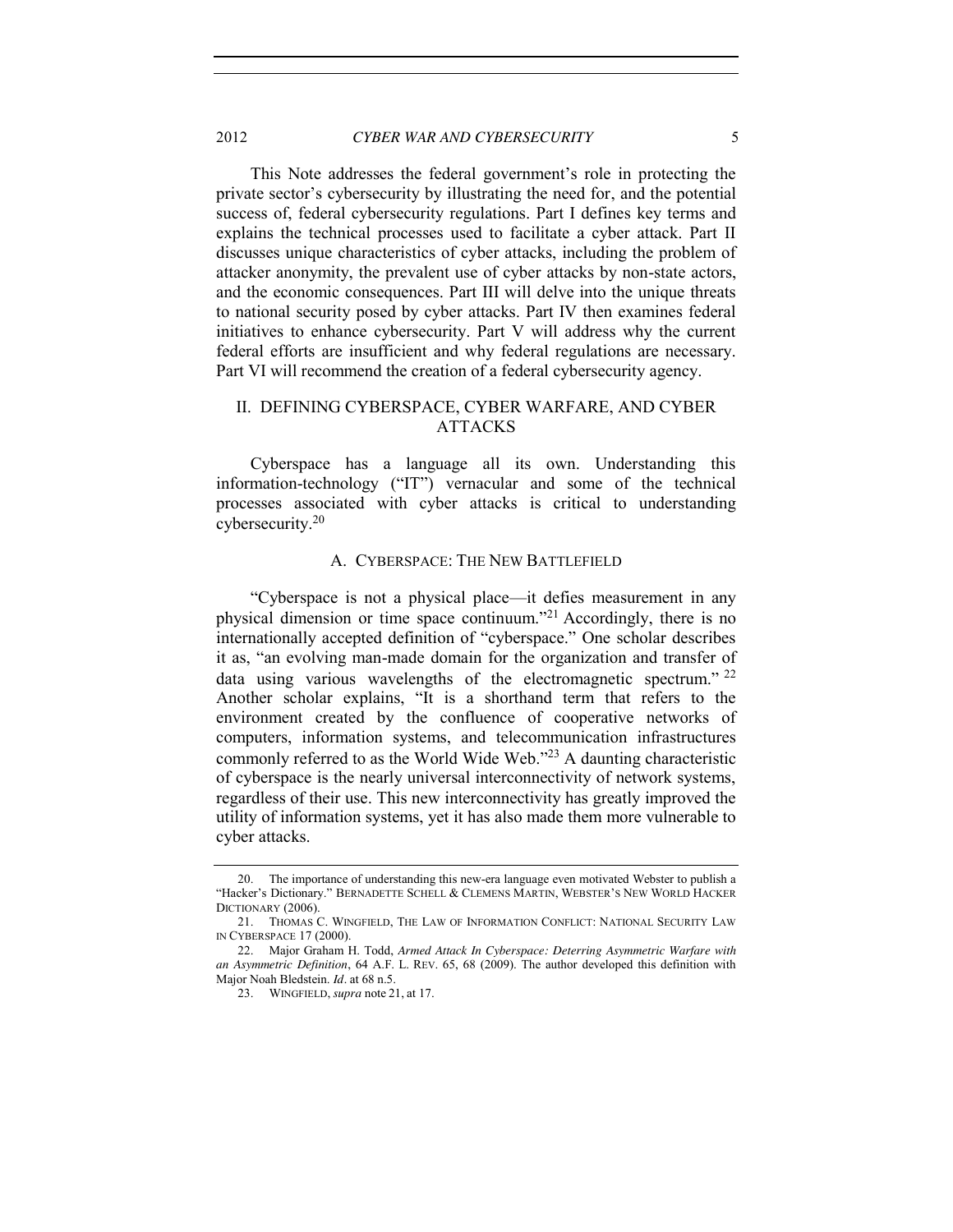#### B. CYBER WARFARE

<span id="page-5-0"></span>As with the term cyberspace, there is no universally accepted definition of "cyber warfare." While some associate this term with a high volume of cyber attacks against a particular target by a hacker or group of hackers, most scholars have limited cyber warfare to be the use of cyber attacks by a country for military purposes.<sup>24</sup> Government security expert Richard Clarke defines it as "actions by a nation-state to penetrate another nation's computers or networks for the purposes of causing damage or disruption."<sup>25</sup>

States have been forthright about their intentions to build up and use national cyber-warfare capabilities. Today, many states in the international arena are focusing more energy and money on developing their cyberwarfare capabilities. Approximately 120 countries currently have or are developing offensive cyber attack capabilities.<sup>26</sup>

## <span id="page-5-1"></span>C. CYBER ATTACKS: DEFINING THE WEAPONS OF CYBER WAR

The Department of Defense defines "computer network attacks" as "actions taken through the use of computer networks to disrupt, deny, degrade, or destroy information resident in computers and computer networks, or the computers and networks themselves."<sup>27</sup> Cyber attacks generally consist of one or more of the following methods: directed intrusions into computer networks to steal or alter information; malicious code, known as malware, that propagates from computer to computer and disrupts their functionality; or "denial of service" attacks that bombard networks with bogus communications preventing them from functioning properly.

## <span id="page-5-2"></span>1. Malware

The most widely reported form of cyber attack is by malicious software, or "malware." <sup>28</sup> During this type of attack, hackers find exploitable vulnerabilities in a computer's security system and force access

<sup>24.</sup> STEVEN A. HILDRETH, CONG. RESEARCH SERV., RL30735, CYBERWARFARE 3 (2001), *available at* http://www.fas.org/irp/crs/RL30735.pdf.

<sup>25.</sup> RICHARD A. CLARKE & ROBERT K. KNAKE, CYBER WAR: THE NEXT THREAT TO NATIONAL SECURITY AND WHAT TO DO ABOUT IT, 6 (2010).

<sup>26.</sup> Julian Hale, *NATO Official: Cyber Attack Systems Proliferating*, DEFENSE NEWS, Mar. 23, 2010, http://www.defensenews.com/story.php?i=4550692.

<sup>27.</sup> JOINT CHIEFS OF STAFF, JOINT PUBLICATION 1-02, DEPARTMENT OF DEFENSE DICTIONARY OF MILITARY & ASSOCIATED TERMS 141 (2010), *available at* http://www.dtic.mil/doctrine/new\_pubs/jp1\_02.pdf.

<sup>28.</sup> BAKER WATERMAN & IVANOV, *supra* note 13, at 6.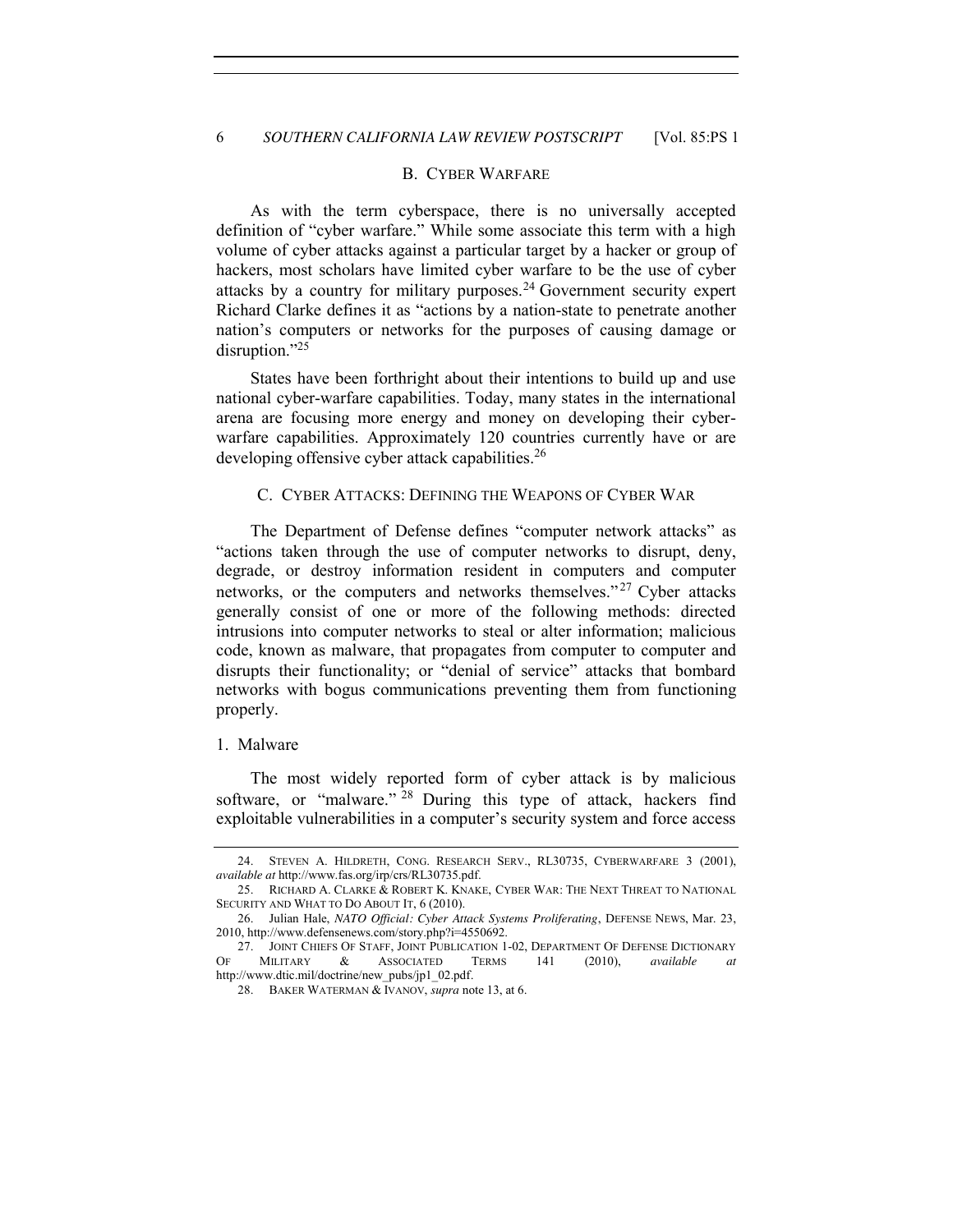into the network and its protected data.<sup>29</sup> Software and instructions for "computer system break-ins" are easily available on the Internet.<sup>30</sup> In addition, software flaws unknown to manufacturers are available on the black market through "bug hunters," or cybersecurity experts who are skilled in discovering and exploiting these vulnerabilities.<sup>31</sup> Malware also provides hackers with tools to disrupt normal computer functions. Commonly used malware include viruses, worms, and Trojan horses.

A "computer virus" is a malicious computer program that attaches itself to an innocuous file in order to spread to other computers.<sup>32</sup> A user simply has to open the malware in order to infect a computer.<sup>33</sup> The virus then multiplies, making many copies of itself, which then spread across networks rapidly.<sup>34</sup> The virus designer can also program the virus to have malicious side effects, such as data destruction.<sup>35</sup> Viruses can be programmed to have immediate effects or they can involve a time delay.<sup>36</sup>

A "worm" is similar to a virus, however it does not require user action to infect a computer.<sup>37</sup> Worms are also able to replicate themselves on a system.<sup>38</sup> They quickly multiply and use up system memory, resulting in network servers and computers becoming overwhelmed and ceasing to respond. <sup>39</sup> Worms also can be programmed to allow remote computer access.40

A "Trojan horse" is a program in which harmful code is contained inside apparently harmless programming in order to gain control and then cause damage.<sup>41</sup> Trojan horses have the capacity to destroy important data stored on a network.<sup>42</sup> While Trojan horses also have the capability of allowing remote users access to the compromised network, they do not

38*. Id.*

40*. Id.*

42. Schaap, *supra* note 32, at 136.

<sup>29.</sup> Phillip W. Brunst, *Use of the Internet by Terrorists—A Threat Analysis*, *in* RESPONSES TO CYBER TERRORISM 38 (Ctr. of Excellence Defence Against Terrorism, Ankara, Turk. ed. 2008). 30*. Id.*

<sup>31.</sup> Jonathan A. Ophardt, *Cyber Warfare and the Crime of Aggression: The Need for Individual Accountability on Tomorrow's Battlefield*, 2010 DUKE L. & TECH. REV. 3, ¶¶ 17*–*18.

<sup>32.</sup> Major Arie J. Schaap, *Cyber Warfare Operations: Development and Use Under International Law*, 64 A.F. L. REV. 121, 136 (2009).

<sup>33</sup>*. Id.* at 136.

<sup>34</sup>*. Id.* at 135.

<sup>35</sup>*. Id.* at 135–36.

<sup>36</sup>*. Id.*

<sup>37</sup>*. Id.* at 136.

<sup>39</sup>*. Id.*

<sup>41</sup>*. Id.*; Wolfgang McGavran, Comment, *Intended Consequences: Regulating Cyber Attacks*, 12 TUL. J. TECH. & INTELL. PROP. 259, 263 (2009).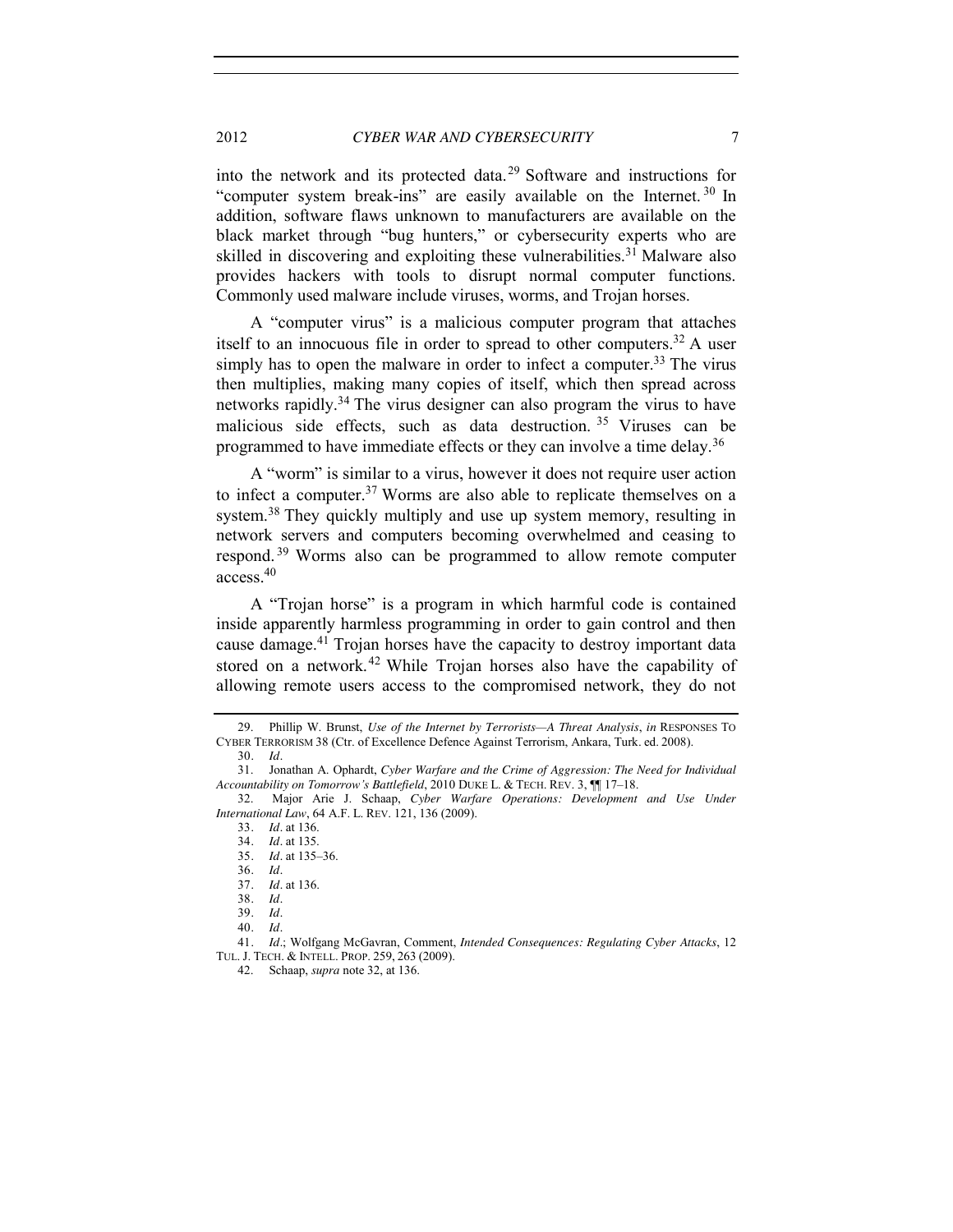have the ability to self-replicate.<sup>43</sup>

Once access to the computer system is gained, hackers may take actions to disrupt or destroy the network. The easiest course of action is simply to shut down the network.<sup>44</sup> While this can be remedied by turning the network back on, even a brief interruption of some networks, such as control systems for power plants, air traffic control, and electrical grids, can have catastrophic effects.<sup>45</sup>

Hackers may also use the gained access to alter information available on the network to mislead its legitimate users.<sup>46</sup> "Defacements" occur when one webpage is replaced with another that informs the visitor that the website has been compromised and who is responsible for the attack.<sup>47</sup> Hackers may also use the opportunity to destroy data stored on the network.<sup>48</sup> This is a particularly powerful result, especially when the hacker is able to gain access to government databases, top-secret military documents, sensitive nuclear research, or financial institution records.<sup>49</sup>

#### <span id="page-7-0"></span>2. Denial of Service ("DoS")

Even if the hackers are unable to gain access to the network, they are able to cause damage through Denial of Service ("DoS") attacks. A distributed DoS ("DDos") attack involves the use of a large number of malware-infected computers known as "zombies" to simultaneously visit a website in an effort to saturate the server, shutting it down.<sup>50</sup>

A "zombie" is a compromised computer that can be remotely controlled by someone else.<sup>51</sup> An attacker usually gains control by infecting the computer with a virus. A "botnet" is a group of zombies controlled by an outside source.52 Owners of zombie computers are usually unaware that they are part of a botnet since their computers appear to operate normally.<sup>53</sup>

<sup>43</sup>*. Id.*

<sup>44.</sup> Brunst, *supra* note 29, at 38.

<sup>45</sup>*. Id.*

<sup>46</sup>*. Id.* at 38*–*39.

<sup>47</sup>*. Id.*

<sup>48</sup>*. Id.* at 39. 49*. Id.*

<sup>50</sup>*. See* Mindi McDowell, *Cyber Security Tip ST04-015, Understanding Denial Of Service Attacks*, U.S. COMPUTER EMERGENCY READINESS TEAM, http://www.us-cert.gov/cas/tips/ST04- 015.html (last updated Nov. 4, 2009).

<sup>51.</sup> Michael Ena, Comment, *Securing Online Transactions: Crime Prevention Is the Key*, 35 FORDHAM URB. L.J. 147, 157 (2008).

<sup>52</sup>*. See* Mindi McDowell, *Cyber Security Tip ST06-001, Understanding Hidden Threats: Rootkits And Botnets*, U.S. COMPUTER EMERGENCY READINESS TEAM, http://www.uscert.gov/cas/tips/ST06-001.html (last updated Aug. 24, 2011).

<sup>53</sup>*. Id.*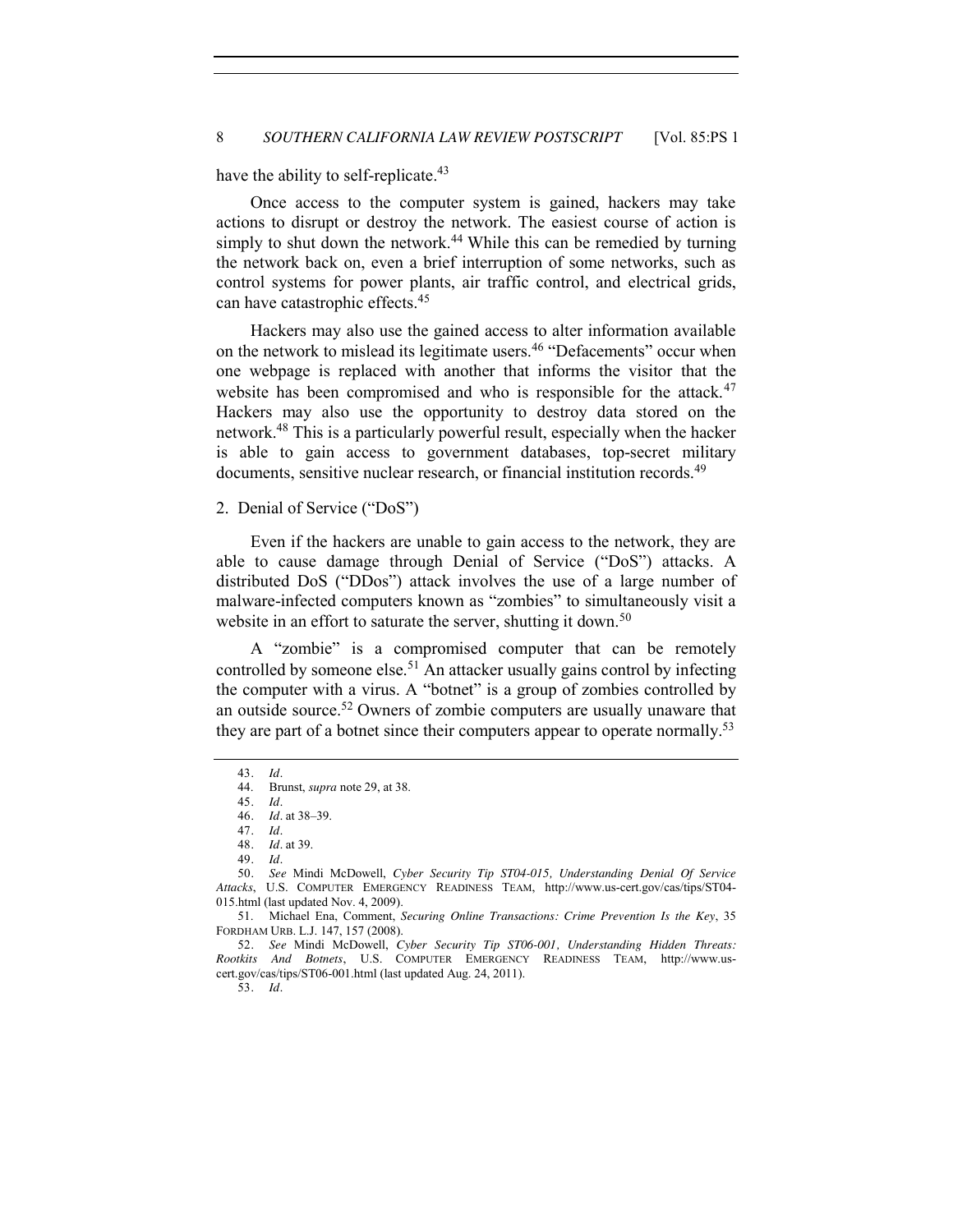2012 *CYBER WAR AND CYBERSECURITY* 9

DDoS attacks are widely used by hackers, especially against larger targets, like governments. In February 2011, antigovernment protesters in Egypt used DDoS attacks to shut down the Egyptian government's websites. <sup>54</sup> In 2007, DDoS attacks in Estonia crippled the nation's information systems for weeks, <sup>55</sup> affecting a range of government websites,<sup>56</sup> news organizations, and major banks.<sup>57</sup> The cyber attack cost the Baltic state around  $\epsilon$ 19 million.<sup>58</sup> In July 2008, the country of Georgia also fell victim to a DDoS cyber attack.<sup>59</sup> In just a few days, most Georgian governmental websites were rendered inoperable.<sup>60</sup> In addition, the national bank of Georgia's website was defaced and replaced with images of twentieth-century dictators and Georgia's president.<sup>61</sup>

# <span id="page-8-0"></span>III. THE UNIQUE THREATS TO NATIONAL SECURITY POSED BY CYBER ATTACKS

## <span id="page-8-1"></span>A. THE DISTINCTION BETWEEN KINETIC WAR AND CYBER WARFARE

The Supreme Court once described war as "the exercise of force by bodies politic ... against each other, for the purpose of coercion."<sup>62</sup> With cyberspace as the new battlefield, traditional warfare has been turned on its head. As Major Graham H. Todd stated, "[s]imply put, information is fundamentally different than the traditional tools of war; bits and bytes bear no resemblance to bullets and bombs."<sup>63</sup>

Michael Schmitt notes that cyberspace threats differ in four ways from traditional threats: (1) While computer networks are a new target category, network attacks are capable of providing the same results as striking the traditional target with a kinetic weapon; (2) an attack does not have to use kinetic force and can involve a command from one computer; (3) the

<sup>54.</sup> Ravi Somaiya, *Hackers Shut Down Government Sites*, N.Y. TIMES, Feb. 2, 2011, http://www.nytimes.com/2011/02/03/world/middleeast/03hackers.html.

<sup>55</sup>*. Estonia Hit by 'Moscow Cyber War*,*'* BBC NEWS, May 17, 2007, http://news.bbc.co.uk/2/hi/europe/6665145.stm.

<sup>56</sup>*. Id.*

<sup>57.</sup> Kelly A. Gable, *Cyber-Apocalypse Now: Securing the Internet Against Cyberterrorism and Using Universal Jurisdiction as a Deterrent*, 43 VAND. J. TRANSNAT'L L. 57, 61 (2010).

<sup>58.</sup> Mallet, *supra* note 5.

<sup>59.</sup> Lieutenant Colonel Joshua E. Kastenberg, *Non-Intervention and Neutrality in Cyberspace: An Emerging Principle in the National Practice of International Law*, 64 A.F. L. REV. 43, 46 (2009). 60*. Id.*

<sup>61.</sup> John Markoff, *Georgia Takes a Beating in the Cyberwar with Russia*, N.Y. TIMES BITS BLOG (Aug. 11, 2008, 9:20 PM), http://bits.blogs.nytimes.com/2008/08/11/georgia-takes-a-beating-in-thecyberwar-with-russia.

<sup>62.</sup> The Brig Amy Warwick (The Prize Cases), 67 U.S. 635, 652 (1863).

<sup>63.</sup> Todd, *supra* note 22, at 68.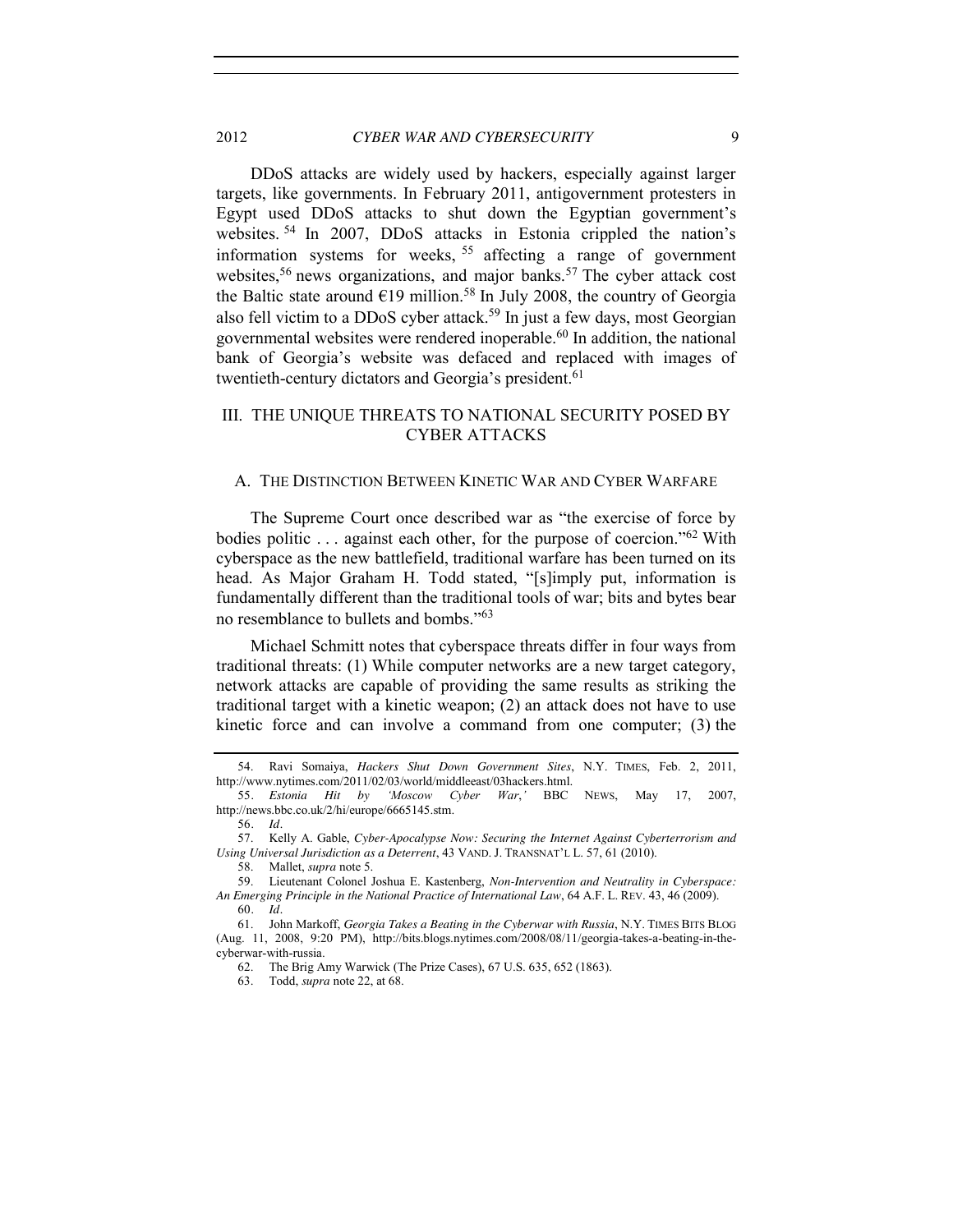intended results are often not kinetic and involve the manipulation of data or disruption of a service; and (4) cyberspace threats are not constrained by political boundaries or geography.<sup>64</sup>

The final distinction is perhaps the most important. The global nature of telecommunications networks means that cyber attacks can be launched from anywhere in the world, at low cost, and with incredible speed. Furthermore, it is nearly impossible to predict in advance when an attack may begin.<sup>65</sup>

Major Graham H. Todd adds additional distinguishing factors to Schmitt's list. He notes that: (1) cyberspace attacks can be completed literally at the speed of light; $66$  (2) the cost of acquiring the equipment and expertise to conduct operations in cyberspace is de minimis in comparison to fielding conventional forces; and (3) attributing the attack to the responsible party and determining whether the attack was intentional is extremely difficult.<sup>67</sup> These factors demonstrate the heightened peril of cyber attacks.

#### <span id="page-9-0"></span>B. THE PROBLEM OF ANONYMITY AND THE RISE OF NON-STATE ACTORS

A hacker's ability to program a computer to infiltrate other computers creates a layered system, enabling the cyber culprit to hide behind botnets and innocent third parties.<sup>68</sup> Current technology is inadequate to trace these malware back to their original source. As a former U.S. law enforcement official stated, "[e]ven if you can trace something back to a [computer], that doesn't tell you who was sitting behind it."<sup>69</sup> This inability to identify the attacker gives hackers "plausible deniability," allowing them to avoid punishment since there is insufficient evidence to prove an allegation.<sup>70</sup> This makes it difficult to bring the criminals to justice or deter others from committing the same crime.<sup>71</sup>

<sup>64.</sup> Michael Schmitt, *Computer Network Attack and the Use of Force in International Law: Thoughts on Normative Framework*, 37 COLUM. J. OF TRANSNAT'L LAW 885 (1999).

<sup>65.</sup> Katharina von Knop, *Institutionalization of a Web-Focused, Multinational Counter-Terrorism Campaign—Building a Collective Open Source Intelligent System*, *in* RESPONSES TO CYBER TERRORISM 8 (2008).

<sup>66.</sup> As one scholar put it, there is no longer "the luxury of the twenty-minute window from launch to landing of a nuclear-tipped intercontinental ballistic missile as there was in the Cold War." *Id.* at 9.

<sup>67.</sup> Todd, *supra* note 22, at 68–69.

<sup>68.</sup> BAKER, WATERMAN & IVANOV, *supra* note 13, at 6.

<sup>69.</sup> Eric Talbot Jensen, *Cyber Warfare and Precautions Against The Effects of Attacks*, 88 TEX. L. REV. 1533, 1538 (2010) (quoting BAKER, WATERMAN & IVANOV, *supra* note 13, at 6).

<sup>70</sup>*. Id.*

<sup>71.</sup> Toby L. Friesen, *Resolving Tomorrow's Conflicts Today: How New Developments Within The U.N. Security Council Can Be Used To Combat Cyberwarfare*, 58 NAVAL L. REV. 89, 103 (2009).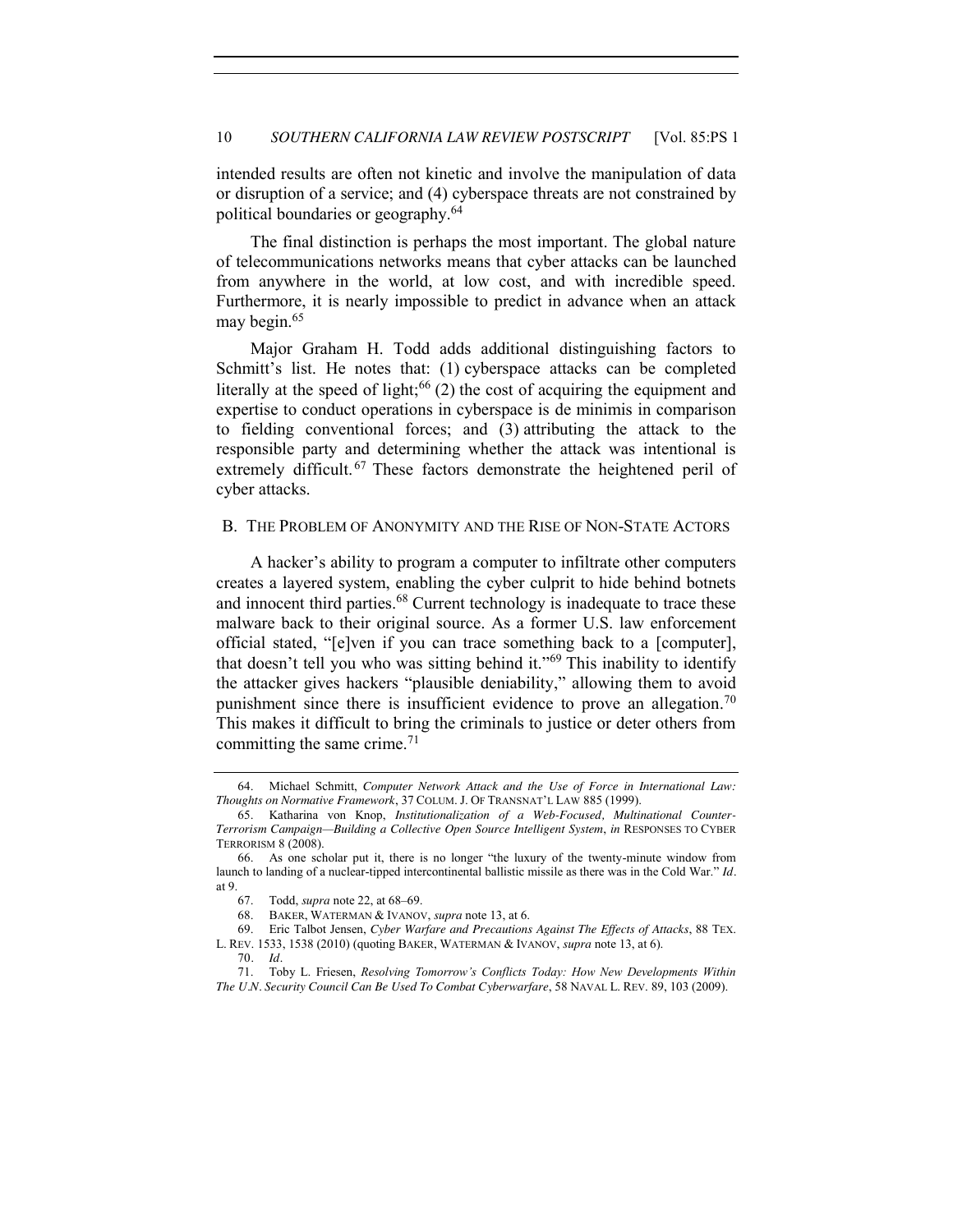2012 *CYBER WAR AND CYBERSECURITY* 11

The low cost, ease and "masking effect" of cyber attacks make their use appealing to non-state actors. Some of these non-state actors include individual hackers, political or "hacktavist" <sup>72</sup> groups, and terrorist organizations. Motivations for cyber attacks vary widely. Usually, individual hackers are looking to gain money, information or an increased reputation and prestige. Terrorist and "hacktavist" organizations are generally gleaning to gain vital information on their opponent, or to send a particular message by disrupting an important aspect of the target's daily operations.73

#### C. ECONOMIC CONSEQUENCES

<span id="page-10-0"></span>One of the most distinct characteristics of cyber attacks is their ability to cause catastrophic economic damage using few resources. The computer-security company, McAfee, has stated that the economic damage caused by malicious cyber activities is as high as \$1 trillion per year.<sup>74</sup> Economic transactions, particularly in financial markets, are hugely dependant on reliable information and consistent network operations. A direct attack on a financial market has the potential for significant financial consequences. Given current international economic interdependency, an attack on one country's financial market also has the potential to create catastrophic effects for the global economy.<sup>75</sup> The losses could include the destruction of intellectual property, financial fraud, damage to reputation, lower productivity, and third party liability.<sup>76</sup> Investigations into the stock price impact of cyber attacks show that some firms suffer losses of 1 to 5 percent in the days after an attack.<sup>77</sup> For the average corporation listed on the New York Stock Exchange, price drops of these magnitudes translate into losses of between \$50 million and \$200 million of market capitalization.78

<sup>72.</sup> Hacktivism is the act of hacking, or breaking into a computer system, for a politically or socially motivated purpose. The individual who performs an act of hacktivism is said to be a hacktivist. *Hacktivism*, SEARCHSECURITY.COM, http://searchsecurity.techtarget.com/sDefinition/0,,sid14\_gci5529 19,00.html (last visited Apr. 3, 2012).

<sup>73.</sup> Brunst, *supra* note 29, at 36–37.

<sup>74.</sup> Obermann, *supra* note 7.

<sup>75.</sup> Vida M. Antolin-Jenkins, *Defining The Parameters Of Cyberwar Operations: Looking For Law In All The Wrong Places?*, 51 NAVAL L. REV. 132, 145–46 (2005).

<sup>76.</sup> James A. Lewis, *Assessing the Risks of Cyber Terrorism, Cyber War and Other Cyber Threats*, CENTER FOR STRATEGIC & INTERNATIONAL STUDIES 5, 6 (Dec. 2002), *available at* http://csis.org/files/media/csis/pubs/021101\_risks\_of\_cyberterror.pdf.

<sup>77.</sup> BRIAN CASHELL, WILLIAM D. JACKSON, MARK JICKLING & BAIRD WEBEL, THE ECONOMIC IMPACT OF CYBER-ATTACKS, *Summary* (CRS Report for Congress 2004).

<sup>78</sup>*. Id.*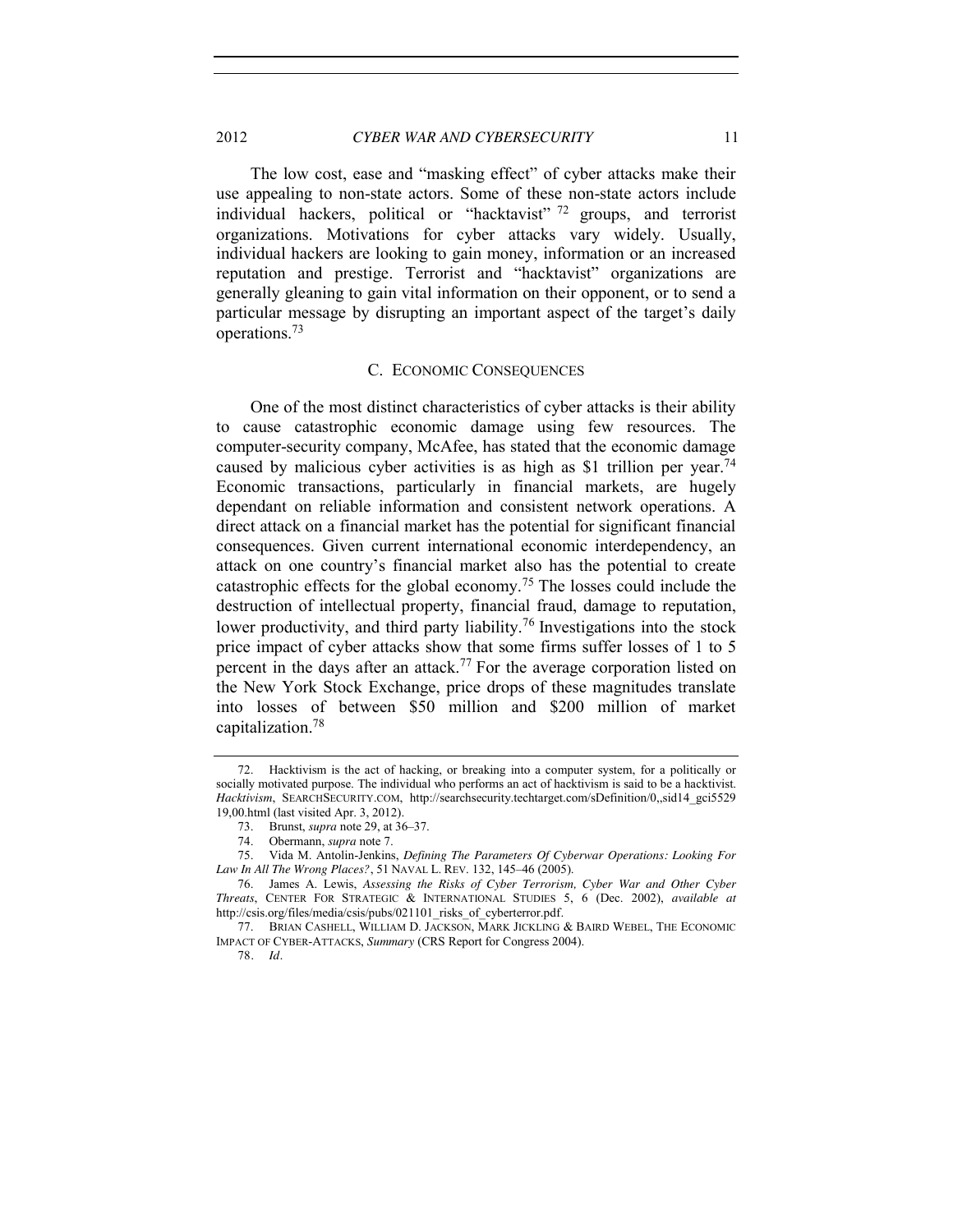<span id="page-11-0"></span>Given the unique characteristics and dire consequences of cyber attacks, the United States has begun to take actions to increase its cybersecurity.

## IV. FEDERAL ACTIONS AIMED AT ENHANCING CYBERSECURITY

President Barack Obama has declared that the threat of cyber attack "is one of the most serious economic and national security challenges we face as a nation."<sup>79</sup> His administration has acknowledged that the U.S. digital infrastructure is not secure enough to withstand today's threats, or those that are likely to come in the future.<sup>80</sup> The Chairman of the House Intelligence Committee also recently warned that the United States will soon suffer a catastrophic cyber attack if it doesn't act now to prevent it.<sup>81</sup>

On February 9, 2009, President Obama directed a sixty-day comprehensive review to assess U.S. cybersecurity policies. <sup>82</sup> This Cybersecurity Policy Review (the "Review") led to recommendations for an increase in research programs, the creation of partnerships with the private sector and the IT workforce, the creation of an effective information sharing and incident response system, and increased encouragement of innovation.<sup>83</sup>

In February 2010, the House of Representatives, in response to the Review, approved the Cybersecurity Enhancement Act of 2010 (the "Act").<sup>84</sup> The Act is meant to enhance cybersecurity through improving the transfer of cybersecurity technologies to the marketplace, training an IT workforce for both the public and private sectors, and coordinating federal

<sup>79</sup>*.* Remarks by the President on Securing Our Nation's Cyber Infrastructure (May 29, 2009), *available at* http://www.whitehouse.gov/the-press-office/remarks-president-securing-our-nations-cyberinfrastructure.

<sup>80</sup>*. Homeland Security*, THE WHITE HOUSE, http://www.whitehouse.gov/issues/homelandsecurity (last visited Apr. 3, 2012).

<sup>81.</sup> Pam Benson, *Catastrophic Cyberattack Looms*, CNN SECURITY CLEARANCE BLOG (Feb. 2, 2012, 4:23 PM), http://security.blogs.cnn.com/2012/02/02/catastrophic-cyberattack-looms.

<sup>82.</sup> THE WHITE HOUSE, CYBERSPACE POLICY REVIEW (2009), *available at*  http://www.whitehouse.gov/assets/documents/Cyberspace\_Policy\_Review\_final.pdf [hereinafter CYBERSPACE POLICY REVIEW]. To enhance the cybersecurity of the private sector, the Review recommended creating public-private partnerships centered on information sharing. *Id.* at vi. The Review also suggested that officials work with the private sector to examine existing public-private information sharing mechanisms to identify the most effective models. *Id.* at 17. In addition, the Review encouraged the federal government to consider options for incentivizing collective action and enhancing competition in the development of cybersecurity solutions. *Id.* at 28. Recommended incentives included adjustments to liability considerations, indemnification, tax incentives, and new regulatory requirements and compliance mechanisms. *Id.*

<sup>83</sup>*. Id.*

<sup>84.</sup> Cybersecurity Enhancement Act of 2010, H.R. 4061, 111th Cong. (2010).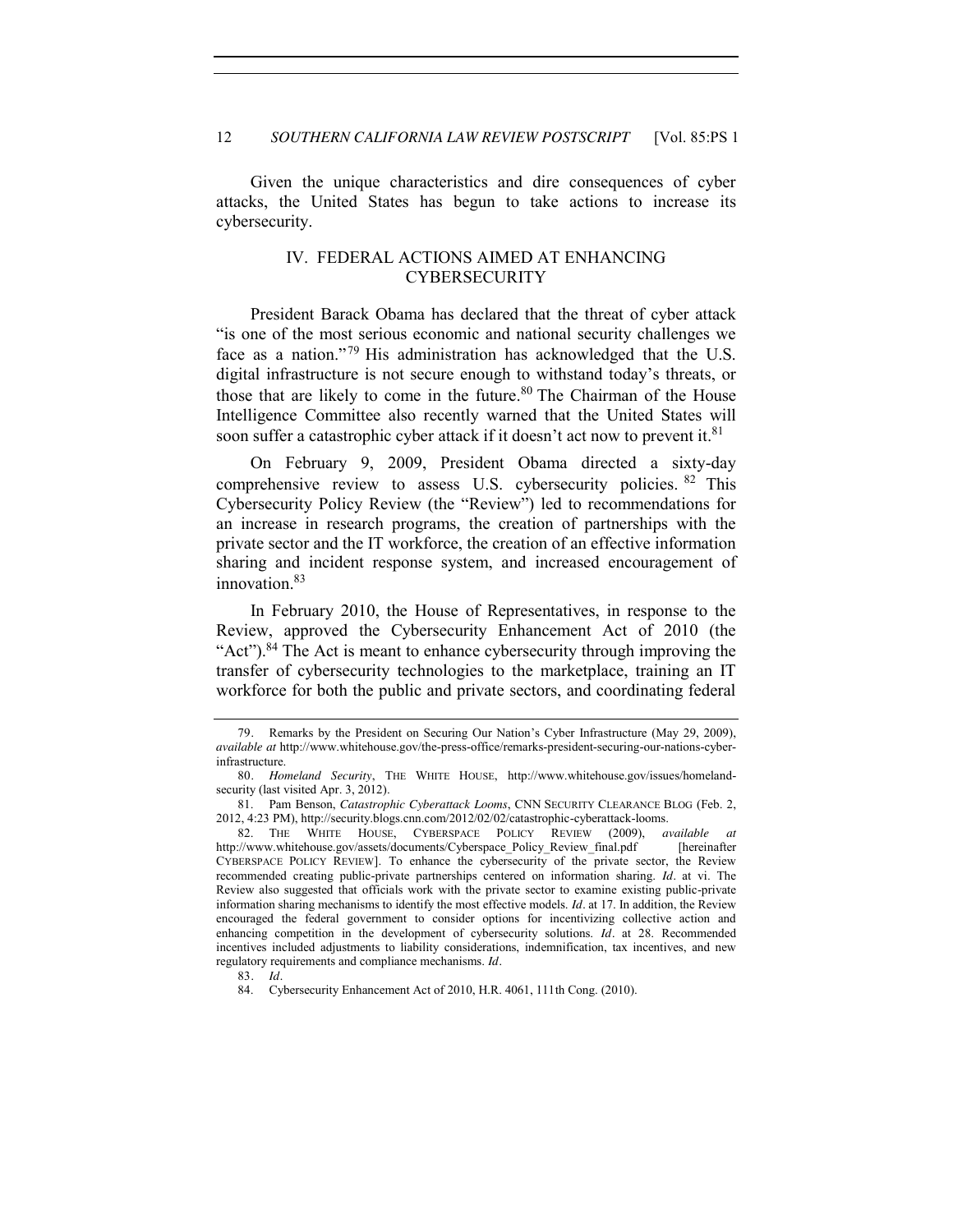cybersecurity research and development.<sup>85</sup> While the Act passed the House, it has made modest headway in the Senate. Despite the President's recommendations, little has actually been done to create these partnerships or incentives.

In 2011, members of both parties in Congress recognized the urgent need for stronger cybersecurity legislation and approximately 50 cyberrelated bills were introduced.<sup>86</sup> In May 2011, the Obama Administration, recognizing that "our Nation cannot fully defend against these threats unless certain parts of cybersecurity law are updated,"  $87$  issued a Cybersecurity Legislative Proposal (the "Proposal") at the request of Congress. In additional to suggesting various voluntary information sharing and government assistance programs, the Proposal nominated the Department of Homeland Security ("DHS") to work with industry to identify the core critical-infrastructure operators and to prioritize the most important cyber vulnerabilities.<sup>88</sup> Each of those operators would develop its own frameworks for addressing cyber threats, which would then be reviewed by a third-party commercial auditor.<sup>89</sup> Should an auditor deem a plan insufficient, the DHS could work with the operator to improve the plan.90

In response to the Proposal, on February 1, 2012, a House Homeland Security Subcommittee passed the Promoting and Enhancing Cybersecurity and Information Sharing Effectiveness Act of 2011 (the "PrECISE Act").<sup>91</sup> The PrECISE Act gives the Secretary of Homeland Security a leading role in improving the nation's cybersecurity. The DHS is made responsible for maintaining a clearinghouse of cyber threat information and disseminating that information to the federal government as well as the private sector.<sup>92</sup> The PrECISE Act also creates a nonprofit corporation, the National Information Sharing Organization to manage the private-to-private aspects of cyber threat information sharing.<sup>93</sup>

89*. Id.*

90*. Id.*

92*. Id.* at 1–22.

<sup>85.</sup> 156 CONG. REC. E 175, (Feb. 22, 2010) (speech by Hon. Sheila Jackson Lee in the House of Representatives).

<sup>86.</sup> Press Release, THE WHITE HOUSE, *Fact Sheet: Cybersecurity Legislative Proposal*, May 12, 2011, http://www.whitehouse.gov/the-press-office/2011/05/12/fact-sheet-cybersecurity-legislativeproposal.

<sup>87</sup>*. Id.*

<sup>88</sup>*. Id.* (under "Protecting our Nation's Critical Infrastructure").

The PrECISE Act of 2011, H.R. 3674, 112th Cong. (2011).

<sup>93</sup>*. Id.* at 23–45. NISO would be managed by a joint public-private board of directors with additional representation from privacy and civil-liberties nongovernmental organizations.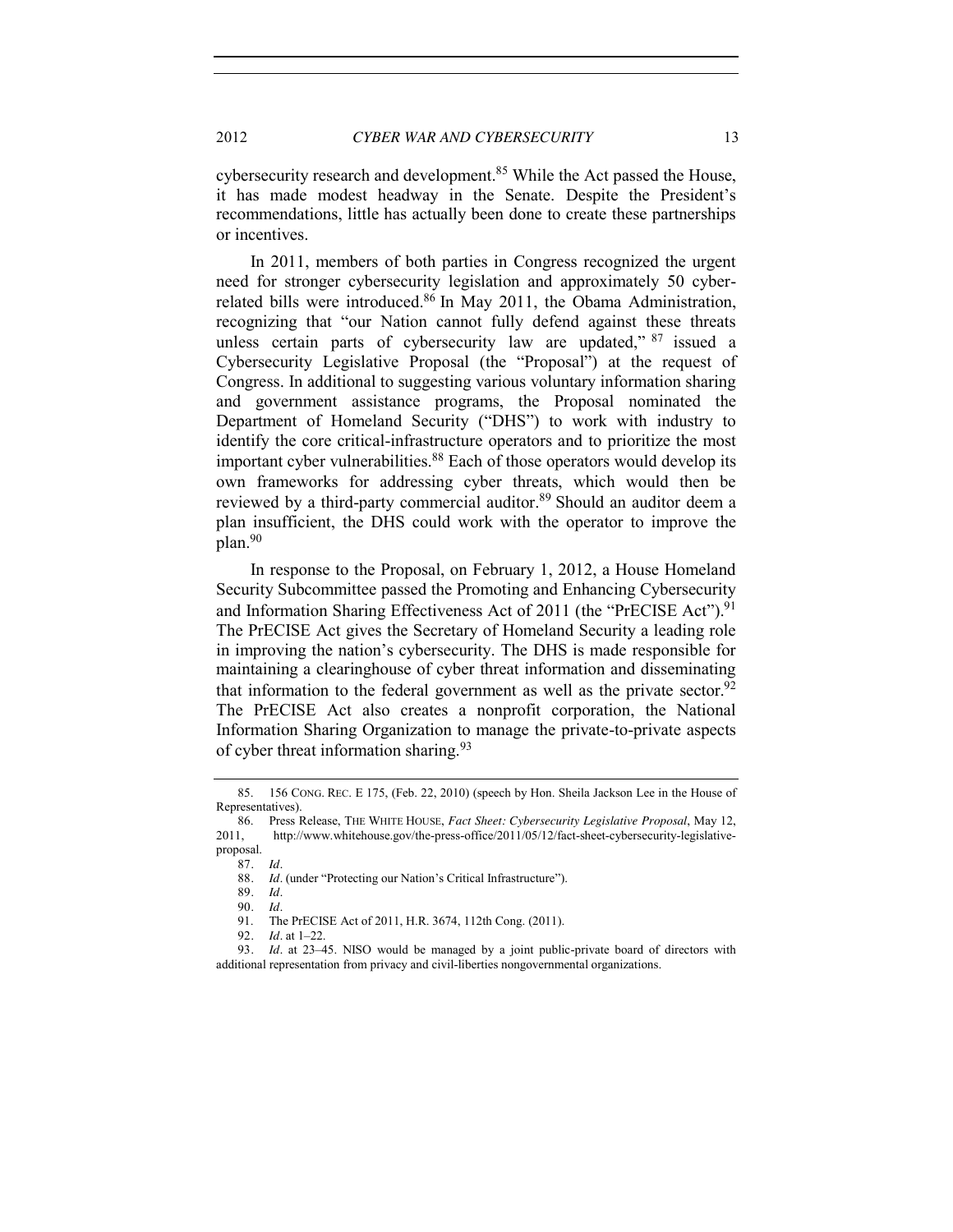On February 14, 2012, Senators John Rockefeller, Dianne Feinstein, Susan Collins, and Joseph Lieberman introduced the comprehensive Cybersecurity Act of  $2012^{94}$  that, similar to the PrECISE Act, requires the Secretary of Homeland Security to designate certain infrastructure as critical and to compel steps to safeguard against hackers.<sup>95</sup> Some political analysts state that the bill would impose mandatory standards, giving it a bit more regulatory bite than PrECISE's light, information-sharing approach.96 However, an expert familiar with the legislation dubbed it "a very gentle bill with minimal means for DHS to enforce the new cybersecurity standards."<sup>97</sup>

While these efforts by the federal government are a significant step towards increasing cybersecurity in the private sector, they are far from complete in achieving that goal.<sup>98</sup> The next section of this Note will explain the need for stronger federal regulation and auditing of private-sector cybersecurity.

# <span id="page-13-0"></span>V. THE NEED FOR STRONGER FEDERAL CYBERSECURITY REGULATION OF AMERICA'S PRIVATE INDUSTRIES

Everyday, hundreds of attempted cyber attacks are made on the nation's private networks, threatening crucial industries, institutions and government agencies. The federal government, however, has taken inadequate steps to enhance our cybersecurity. This section will demonstrate that national security, economic concerns and a lack of business incentives necessitate tougher federal cybersecurity regulations. It will also discuss the success of cybersecurity regulations in other countries.

<sup>94.</sup> The Cybersecurity Act of 2012, S. 2105 (Feb 14, 2012).

<sup>95.</sup> Diane Bartz, *Senators Launch New Push for Cybersecurity Bill*, MSNBC, (Feb. 14, 2012), http://www.msnbc.msn.com/id/46384534/ns/technology\_and\_science-security/t/senators-launch-newpush-cybersecurity-bill.

<sup>96.</sup> Nagesh Gautham, *Senate Cybersecurity Bill Sparking Concerns about Government Control*, THE HILL (Jan 29, 2012, 2:38PM), http://thehill.com/blogs/hillicon-valley/technology/207255-senatecybersecurity-bill-sparking-concerns-about-government-control; Chris Strohm & Eric Engleman, *Obama Pushes Cyber Bill*, BLOOMBERG (Feb 1, 2012), http://www.treasuryandrisk.com/2012/02/01/ obama-pushes-cyber-bill.

<sup>97</sup>*.* Strohm & Engleman, *supra* note 95.

<sup>98.</sup> In addition to these security enhancement initiatives, the federal government has also taken action to enhance the prosecution of cyber criminals. In 1984, Congress enacted the Computer Fraud and Abuse Act ("CFAA"). Computer Fraud and Abuse Act of 1984, 98 Pub. L. No. 473, § 2102(a) (1984). The law governs "protected computers," which means any computer used in interstate commerce or communications, including computers used by private parties. Ena, *supra* note 51, at 167. The CFAA was further enhanced by the Computer Software Privacy and Control Act of 2003, which made it a criminal act to knowingly transmit a computer program, code, or command that results in damage to a protected computer, regardless of whether or not access to the computer was authorized. *Id.* at 168.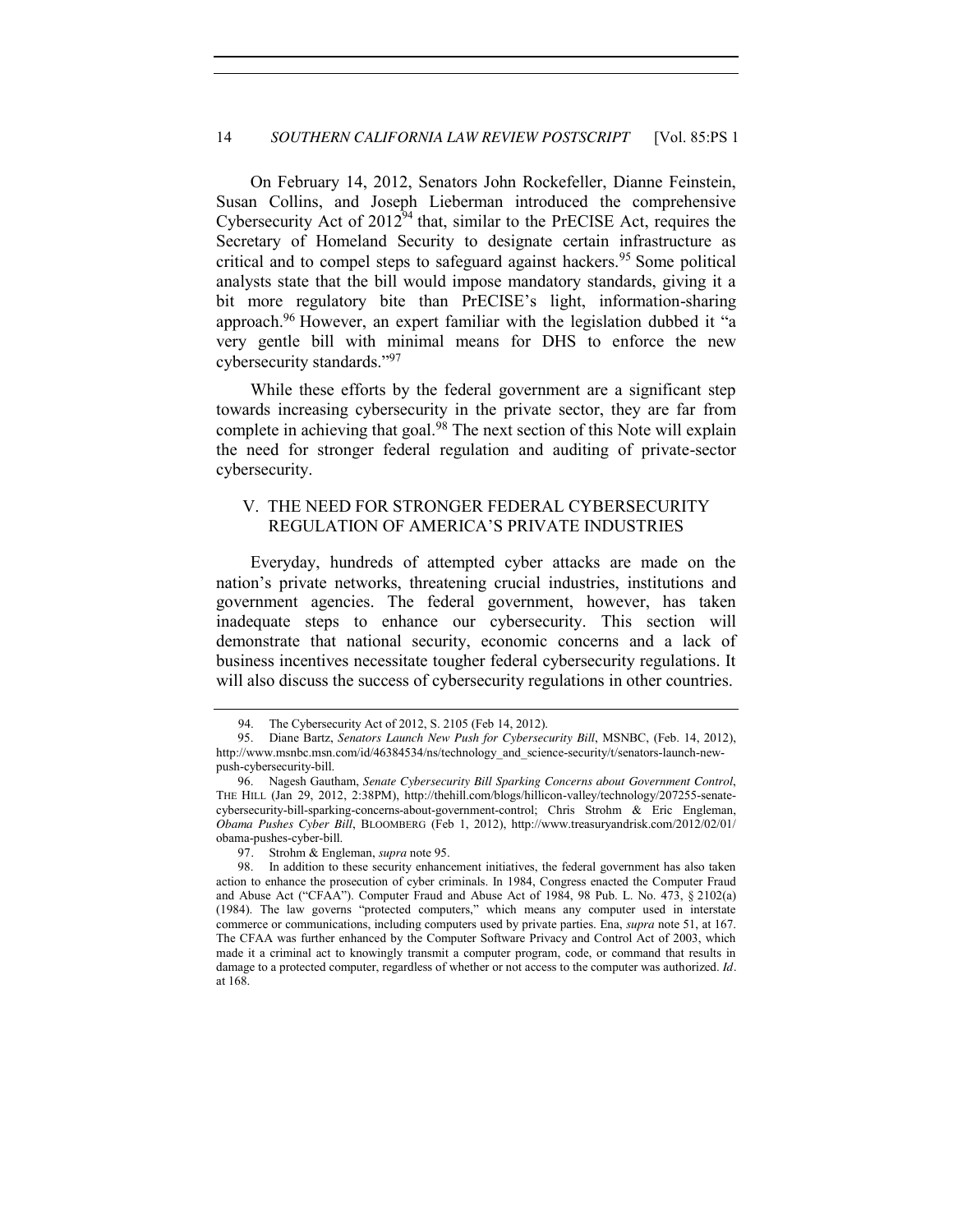## <span id="page-14-0"></span>A. NATIONAL SECURITY AND ECONOMIC CONCERNS NECESSITATE FEDERAL CYBERSECURITY REGULATIONS

Cyber attacks aimed at the American private sector directly affect the national security of the United States. The susceptibility of America's critical infrastructure, including electrical grids, satellites, and oil, gas, water and transportation companies, is high and the possible consequences are devastating. As the security company McAfee describes it, "[m]any . . . critical infrastructures were built for reliability and availability, not for security. Traditionally, these organizations have had little to no cyber protection, and have relied on guards, gates and guns."<sup>99</sup>

In 2011, it was announced that hackers in China had infiltrated the computer systems of several major U.S. oil, energy, and petrochemical companies. Since November 2009, covert cyber attacks have been launched against these companies in order to acquire confidential information on oil and gas field operations. <sup>100</sup> Hackers have also installed remote administration software on the companies' networks, allowing them to wield control of the systems.<sup>101</sup> McAfee's chief technology officer warns that "[w]ell-coordinated, targeted attacks . . . orchestrated by a growing group of malicious attackers . . . are rapidly on the rise."<sup>102</sup> These recent attacks on the oil and gas sector, as well as the electrical grid incidents mentioned earlier, demonstrate the pressing need for government regulation of private industries' cybersecurity.

The interconnectedness of the civilian, government and military networks exacerbates the danger of cyber attacks on American networks. As the public adopts each new generation of IT, use by government correspondingly increases. Federal, state, and local authorities now use these technologies and networks for routine administrative functions, improving services and access to government information. The federal government also employs IT for critical functions like foreign affairs, military command, and intelligence efforts. In fact, a staggering 98 percent of all U.S. government communications travel over civilian networks,<sup>103</sup> and an estimated 95 percent of military information pass through civilian

<sup>99</sup>*.* Press Release, *McAfee, Inc. Report Reveals Cyber Coldwar, with Critical Infrastructure Under Constant Cyberattack Causing Widespread Damage*, MCAFEE (Jan. 28, 2010), http://www.mcafee.com/us/about/news/2010/q1/20100128-01.aspx.

<sup>100.</sup> Robert Perkins, *Chinese Hackers Target Oil, Gas Majors in Growing Cyber-Attack*, PLATTS, (Feb. 10, 2011), http://www.platts.com/RSSFeedDetailedNews/RSSFeed/Oil/8526266.

<sup>101</sup>*. Id.*

<sup>102.</sup> George Kurtz, *Global Energy Industry Hit in "Night Dragon" Attacks*, MCAFEE BLOG, (Feb. 9, 2011, 9:18PM),

http://blogs.mcafee.com/corporate/cto/global-energy-industry-hit-in-night-dragon-attacks. 103. Jensen, *supra* note 69 , at 1534.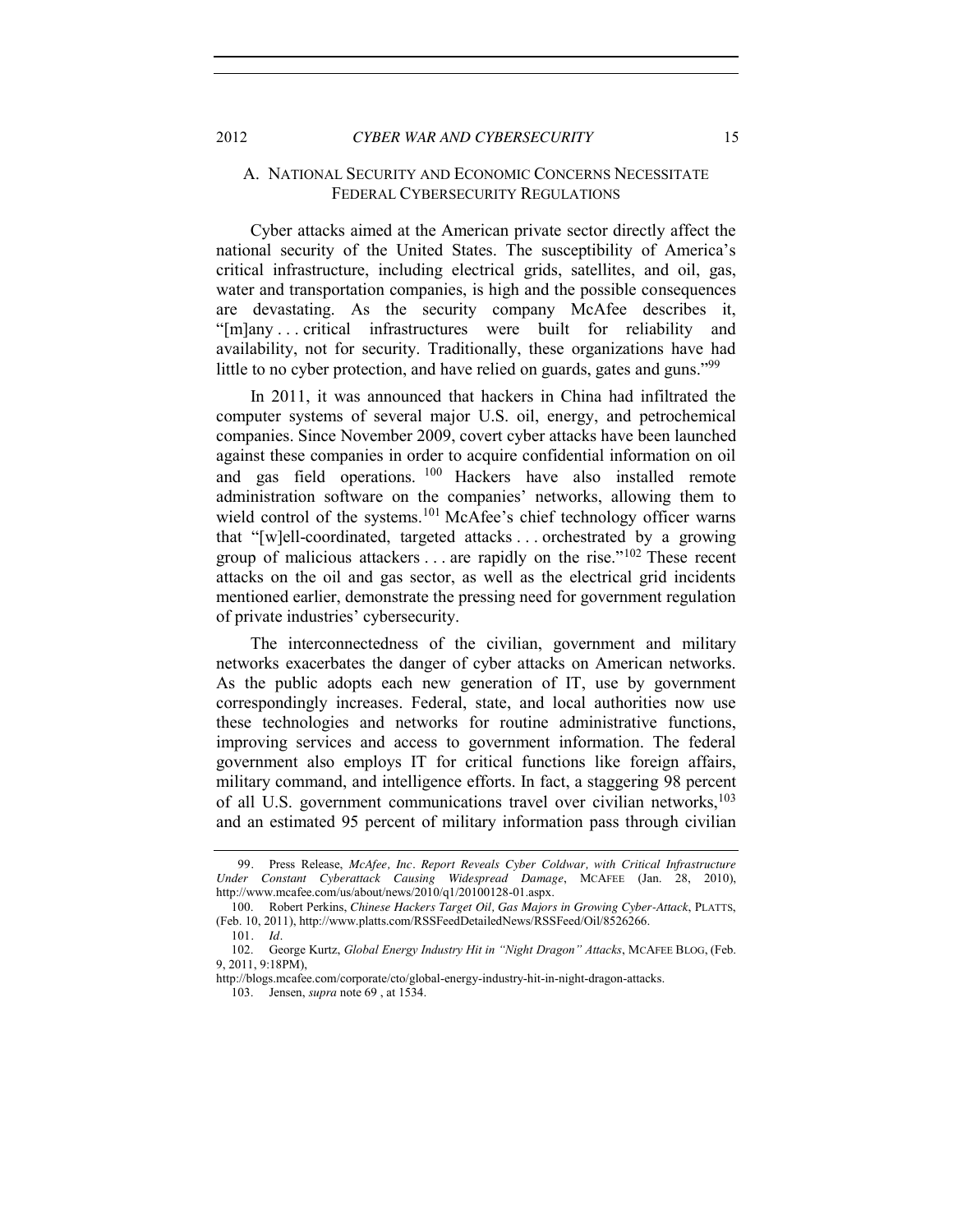networks.<sup>104</sup> The interconnectivity of civilian and government networks provides hackers with the ability to disrupt important government and military functions simply by hacking into a private network. In just the early months of 2012, both the Department of Justice and the Federal Bureau of Investigation have experienced crippling cyber attacks.<sup>105</sup> Thus, the susceptibility of America's critical infrastructure and civilian networks presents a real danger to national security.

The private sector's cyber vulnerabilities also threaten the American economy. As discussed earlier, cyber attacks generally have staggering economic consequences. The reported cost of downtime from major attacks exceeds  $$6$  million per day.<sup>106</sup> In the oil and gas sector, that estimate jumps to \$8.6 million per day.<sup>107</sup> Recently, cyber attacks have even threatened the stock market. In February 2011, the financial world erupted in shock as the Nasdaq Stock Market announced that hackers had penetrated its system.<sup>108</sup> While the exchange's trading platform wasn't compromised, the attack affected a Nasdaq subsidiary, which offers web-based tools for roughly 10,000 clients including well-known, publicly traded companies.109 While some fear that the illegal access will enable hackers to view confidential information, aiding them in making lucrative stock transactions, many are apprehensive that such actions are only a few steps away from accessing the trade platform itself, causing a national, or worse, global financial crisis.110 This threat to the American financial system further demonstrates the need for tougher federal regulation of private networks.

# <span id="page-15-0"></span>B. LACK OF BUSINESS INCENTIVES COMPELS PRIVATE CYBERSECURITY **REGULATION**

Business incentives, which generally play an important role in companies' decisionmaking processes, have proven insufficient in encouraging an increase in cybersecurity. While security and profitability may be intertwined, since a lack of security can impact economic performance, company initiatives to increase cybersecurity are ultimately

<sup>104.</sup> Antolin-Jenkins, *supra* note 75, at 132–133.

<sup>105</sup>*. Department of Justice Site Hacked After Megaupload Shutdown, Anonymous Claims Credit*, WASH. POST, Jan. 20, 2012, http://www.washingtonpost.com/business/economy/department-of-justicesite-hacked-after-megaupload-shutdown-anonymous-claims-credit/2012/01/20/gIQAl5MNEQ\_story. html; Jerry Brito, *FBI Hacked While Congress Ponders Cybersecurity Legislation*, TIME, Feb. 6, 2012, http://techland.time.com/2012/02/06/fbi-hacked-while-congress-ponders-cybersecurity-legislation/.

<sup>106.</sup> BAKER, WATERMAN & IVANOV, *supra* note 13, at 3.

<sup>107</sup>*. Id.* at 10.

<sup>108</sup>*. See* Devlin Barrett, *Hackers Penetrate Nasdaq Computers*, WALL ST. J. TECH., Feb. 5, 2011, http://online.wsj.com/article/sb10001424052748704709304576124502351634690.html.

<sup>109</sup>*. Id.*

<sup>110</sup>*. Id.*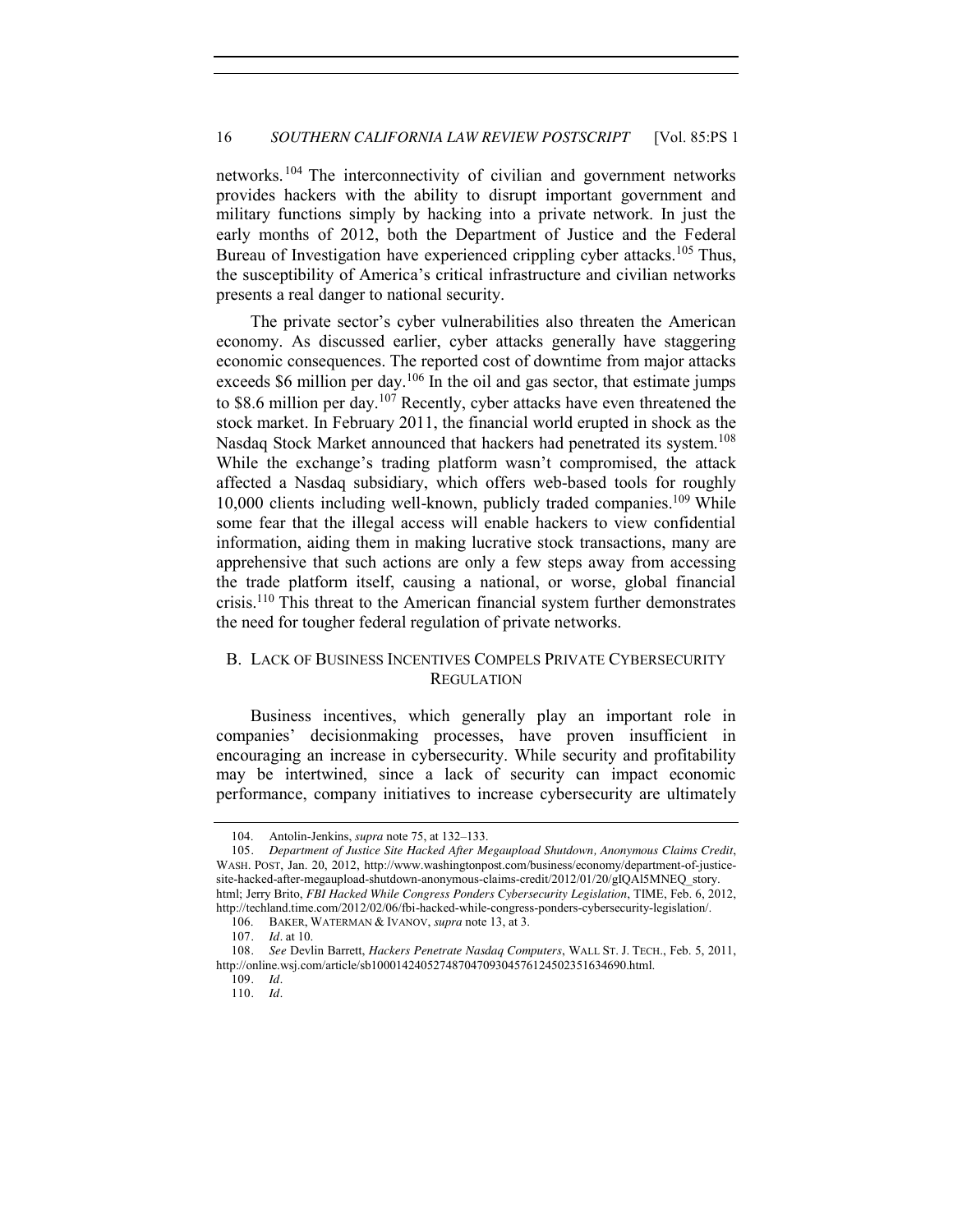2012 *CYBER WAR AND CYBERSECURITY* 17

subordinated to profitability considerations. Even the government has acknowledged that "[t]he private sector often seeks a business case to justify the resource expenditures needed for integrating information and communications system security into corporate risk management."<sup>111</sup>

This "return on investment" mentality and its negative effects on cybersecurity are readily visible in American companies' corporate strategy decisions. A recently released Bloomberg Government study found that utilities, banks and other infrastructure operators would need to increase their expenditures on cybersecurity by almost nine times in order to prevent 95 percent of cyber attacks.<sup>112</sup> However, the study also revealed that although "the threats and costs are going up . . . the investments are going down," and that the gap between the two "is much higher than [they] had expected."<sup>113</sup> In addition, a report published by the Center for Strategic and International Studies ("CSIS") and McAfee ("CSIS Report") surveyed 600 security and IT executives in fourteen countries about their practices, attitudes and policies on cybersecurity. <sup>114</sup> Two-thirds of executives surveyed said there were cuts in their company's cybersecurity resources as a result of the recession. <sup>115</sup> Furthermore, 35 percent of the American executives stated that these cuts had reduced their security resources by 15 to 25 percent. <sup>116</sup> Surprisingly, the energy and oil sectors had the most widespread security cuts, with 75 percent of the respondents reporting reductions.<sup>117</sup> Thus, the "return-on-investment" mentality, coupled with the recent financial crisis, has led to reduced cyber protections, a change the federal government should not tolerate.

# <span id="page-16-0"></span>C. REGULATIONS HAVE PROVEN TO BE SUCCESSFUL IN INCREASING **CYBERSECURITY**

The CSIS Report also revealed data about the effectiveness of government regulations in improving cybersecurity. To date, China has the highest level of regulatory and legislative activity by the government, with 92 percent of executives stating that they were subject to cybersecurity laws and regulations. <sup>118</sup> Surprisingly, American executives reported the *lowest* levels of regulatory activity.<sup>119</sup> While American executives voiced

<sup>111.</sup> *Cyberspace Policy Review*, *supra* note 82, at 17.

<sup>112</sup>*. See* Strohm & Engleman, *supra* note 95.

<sup>113</sup>*. Id.*

<sup>114.</sup> BAKER, WATERMAN & IVANOV, *supra* note 13, at 1.

<sup>115</sup>*. Id.* at 14.

<sup>116</sup>*. Id.* at 15.

<sup>117</sup>*. Id.* at 14.

<sup>118.</sup> *Id.* at 28.

<sup>119</sup>*. Id.* (emphasis added).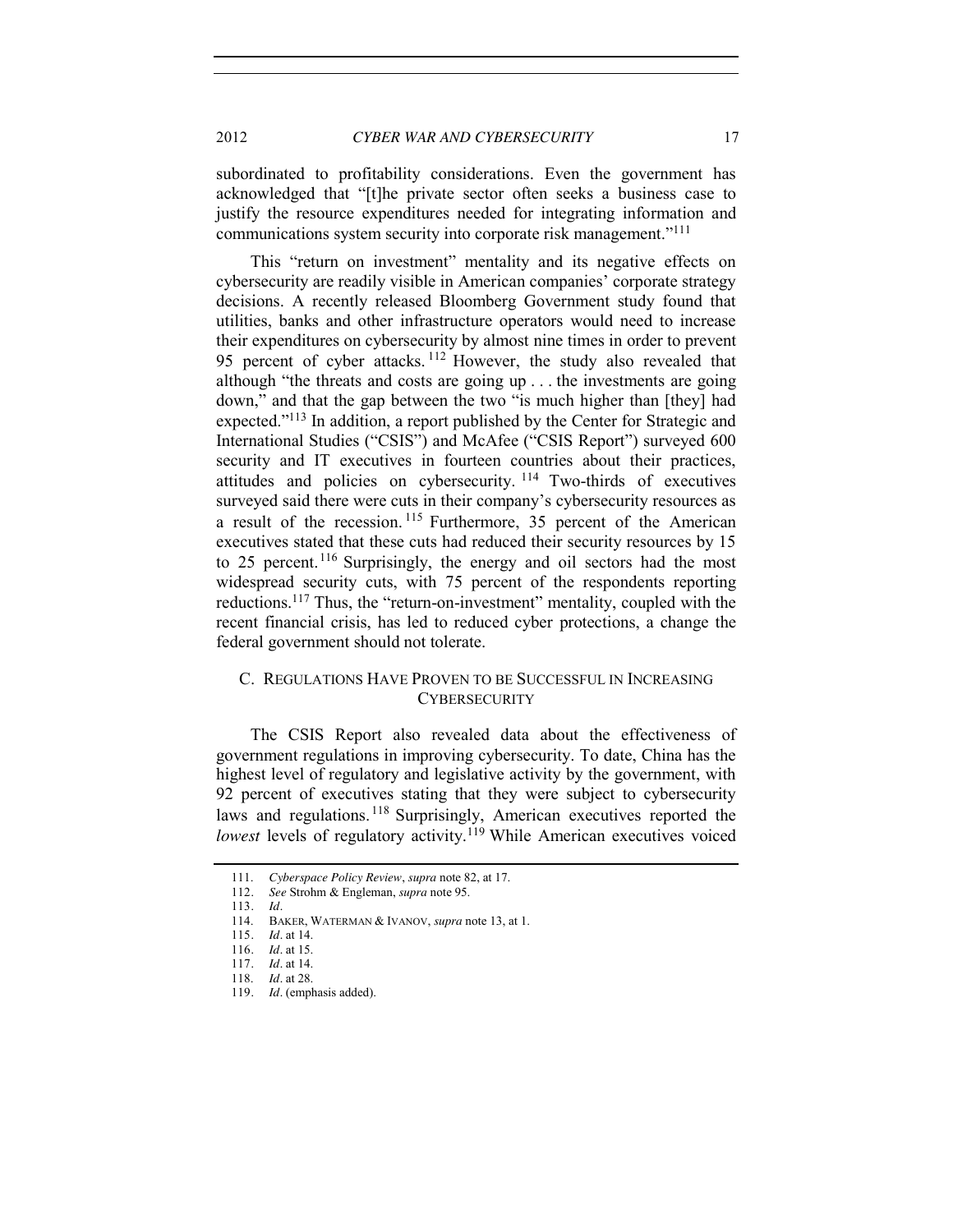concern that "regulation is a lot of useless activity at great cost,"<sup>120</sup> the statistics collected told a different story. In countries where there were regulations, such as Brazil, Spain, China, Mexico, Germany and Japan, more than 60 percent of the executives surveyed agreed that the regulations had improved security.<sup>121</sup> Seventy-four percent said their organization had "implemented new policies, procedures, best practices or technical measures" as a direct result of regulation.<sup>122</sup> In China, a staggering 91 percent of surveyed executives said their companies had changed policies because of government legislation.<sup>123</sup>

While regulations proved critical to creating cybersecurity policies, the CSIS Report also revealed that auditing plays an important role. While both China and India reported high levels of regulation, only China demonstrated an increase in cybersecurity procedures as a result of the laws.124 One of the noticeable differences between the two countries was the level of auditing by government agencies. Over 80 percent of Chinese executives surveyed reported auditing by the government, while only 40 percent of the Indian executives reported auditing.<sup>125</sup> A mere 40 percent of American executives also reported auditing by a government agency.<sup>126</sup>

While China's example provides strong evidence of the beneficial results of cybersecurity regulations and auditing, some experts doubt that the results in China are easily duplicated.127 These experts cite to China's authoritarian state and culture as contributing factors.<sup>128</sup> While this may be true, the CSIS Report still provides strong evidence that such regulations do, in fact, result in better cybersecurity. A solid majority of the executives surveyed from all fourteen countries believe that regulation and/or legislation has improved cybersecurity.<sup>129</sup>

# <span id="page-17-0"></span>VI. NECESSARY GOVERNMENT ACTION: A FEDERAL CYBERSECURITY AGENCY

This Note has demonstrated the urgent need for tougher federal cybersecurity regulations. This section will first suggest that Congress

<sup>120</sup>*. Id.* at 29.

<sup>121</sup>*. Id.* at 27.

<sup>122</sup>*. Id.* at 26–27.

<sup>123</sup>*. Id.* at 27.

<sup>124.</sup> China reported 91 percent while India reported only 66 percent. *Id.* at 21.

<sup>125</sup>*. Id.* at 29.

<sup>126</sup>*. Id.*

<sup>127</sup>*. Id.* at 39.

<sup>128</sup>*. Id.*

<sup>129</sup>*. Id.* at 27.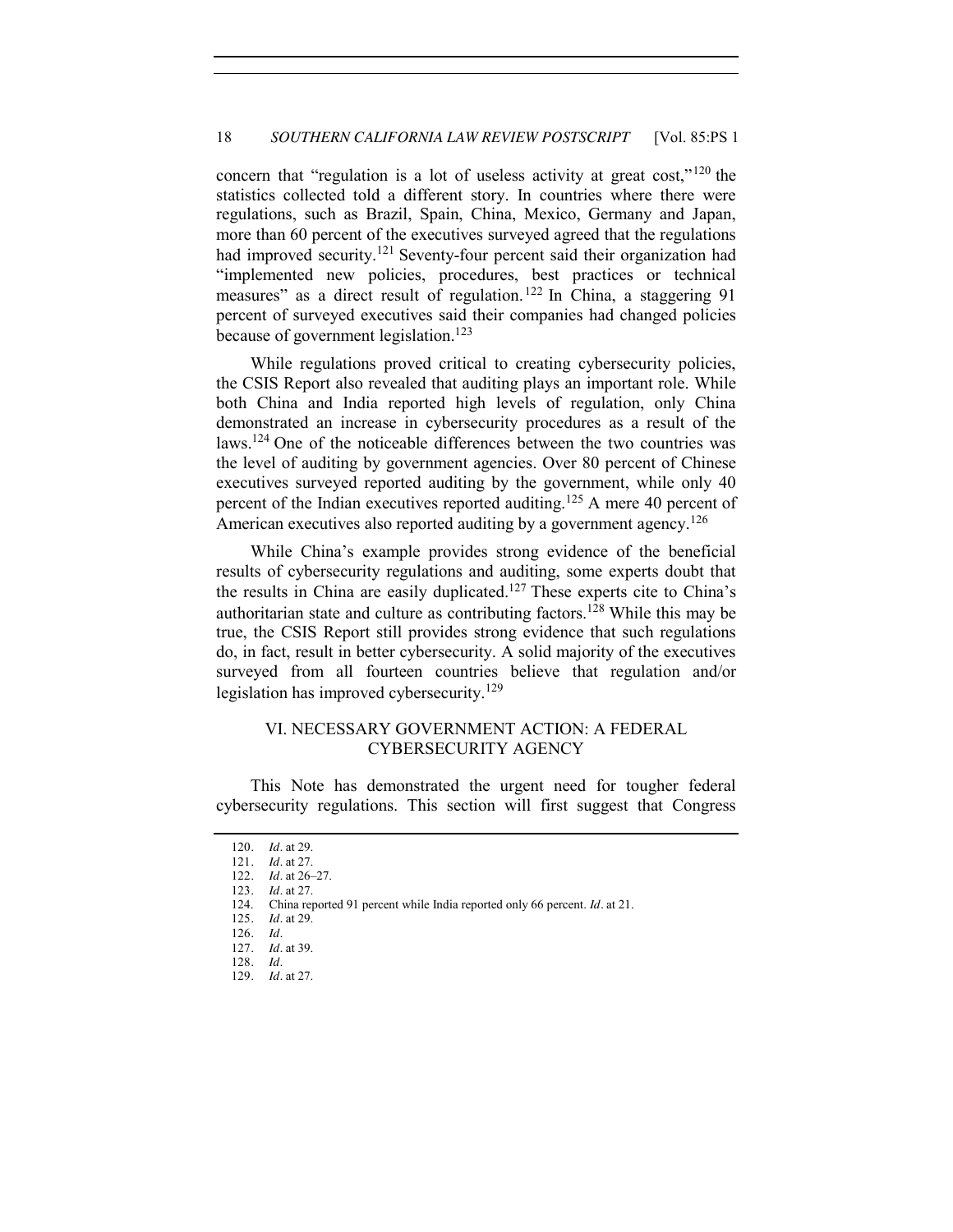should create a federal cybersecurity agency, solely responsible for promulgating tougher cybersecurity rules and auditing companies' compliance. It will then articulate what the tougher policies and standards should look like.

Many have questioned the government's ability to draft effective cybersecurity regulations.<sup>130</sup> As one analyst put it, "[t]he threat changes so fast, technology changes so fast, . . . there is no way government regulation can ever keep up."<sup>131</sup> American executives have also voiced concern about "the government's knowledge of what should be done and a lack of knowledge on the part of the government of the operation of the various infrastructures." <sup>132</sup> Nonetheless, the creation of a federal cybersecurity agency, responsible for the construction and enforcement of cybersecurity regulations is the best and most efficient manner to alleviate this fear while ensuring successful cybersecurity regulations.

The U.S. Government Accountability Office ("GAO") provides an excellent model of how the new federal agency should be structured. The GAO, also known as the "congressional watchdog," is solely responsible for investigating how the federal government spends taxpayer dollars.<sup>133</sup> The GAO also advises Congress and the heads of executive agencies about ways to make government more efficient, effective, and ethical.<sup>134</sup> In order to make these assessments, the GAO is responsible for researching and understanding how each government agency works. In addition, the GAO supports congressional oversight by auditing agency operations to determine whether federal funds are being spent efficiently, reporting on how well government programs and policies are meeting their objectives, and issuing legal decisions and opinions.<sup>135</sup>

Similar to the GAO, the new cybersecurity agency should be the sole entity responsible for enhancing America's cybersecurity—a "cyber watchdog," if you will. The agency will conduct research on the innerworkings of the various infrastructures and their networks, as well as possible security solutions, and publish conclusions based on its findings. It will then promulgate regulations for each industry aimed at enhancing the cybersecurity of that particular sector while taking into account its distinct

<sup>130</sup>*. See* John Grant, *National Leadership, Individual Responsibility: Will There Be Cybersecurity Legislation?*, 4 J. NAT'L SECURITY L. & POL'Y 103, 110–12 (2010).

<sup>131.</sup> Strohm & Engleman, supra note 95.

<sup>132.</sup> BAKER, WATERMAN & IVANOV, *supra* note 13, at 29.

GAO, U.S. GOVERNMENT ACCOUNTABILITY OFFICE (GAO), http://www.gao.gov/about/index.html (last visited Apr. 3, 2012).

<sup>134</sup>*. Id*.

<sup>135</sup>*. Id.*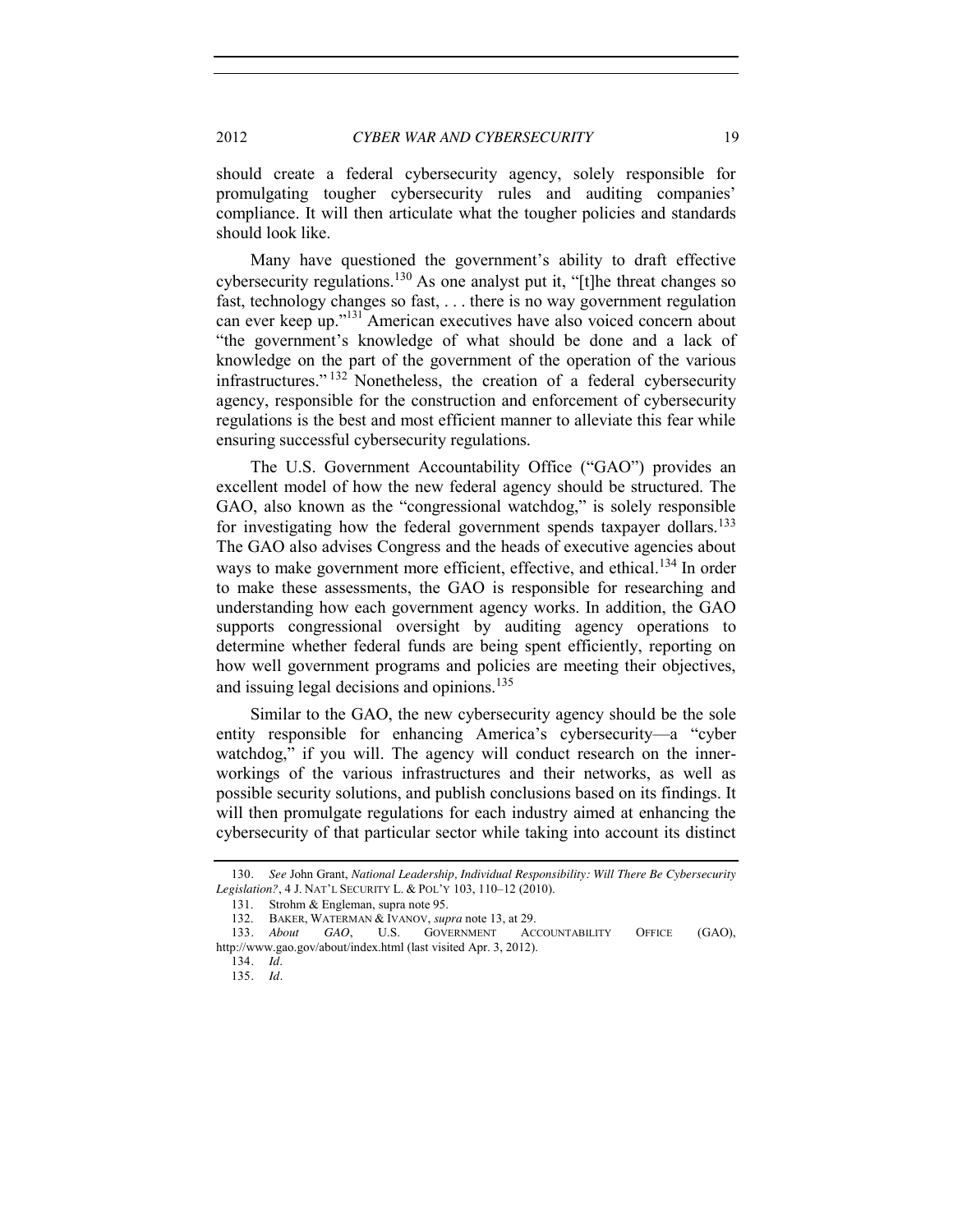characteristics, needs, and limitations. In addition, the agency should be responsible for performing policy analyses and providing companies information about various cybersecurity technologies, policies, and strategies. Furthermore, the agency should work with other government entities to create an incentive program aimed at encouraging cybersecurity and innovation. These incentives could include grants for companies that undertake cybersecurity research, or tax benefits for companies that employ higher standards of cybersecurity than those mandated.

As discussed in the prior section, regulations are more effective when they are paired with external auditing and compliance measures. Thus, the new cybersecurity agency, like the GAO, should also be responsible for conducting audits and compliance checks of the private sector's cybersecurity programs. Such audits will also provide a supplementary opportunity to discover vulnerabilities within a company's network or cybersecurity policies.

The new agency should also enact a penalty system aimed at disciplining companies that are not in compliance. In China, when a violation occurs, the government first orders remedial actions within a specific period and issues a warning; if the deadline is not met, then a fine may be assessed against the company.<sup>136</sup> In the case of serious offenses, the network can be closed for up to six months.<sup>137</sup> If necessary, the government may even suggest that the business license or network registration of the organization be canceled.<sup>138</sup> A similar system should be devised by the cybersecurity agency for violations discovered during an audit. Violations that are discovered as a result of a successful cyber attack should result in steeper penalties and fines, and perhaps even liability.

Tougher cybersecurity regulation is necessary due to our critical infrastructures' extreme vulnerability and the lack of business incentives. The Federal Financial Institutions Examination Council ("FFIEC") cybersecurity and IT policies provide an excellent model for the types of policies the new cybersecurity agency should adopt. The FFIEC prescribes principles, standards, and examination procedures to promote consistency

<sup>136.</sup> China's Computer Information Network and Internet Security, Protection and Management Regulations, Article 21 (promulgated by the Ministry of Public Security on December 30, 1997), *available at* http://www.lehmanlaw.com/resource-centre/laws-and-regulations/informationtechnology/computer-information-network-and-internet-security-protection-and-managementregulations-1997.html (last visited Apr. 3, 2012).

<sup>137</sup>*. Id.*

<sup>138</sup>*. Id.*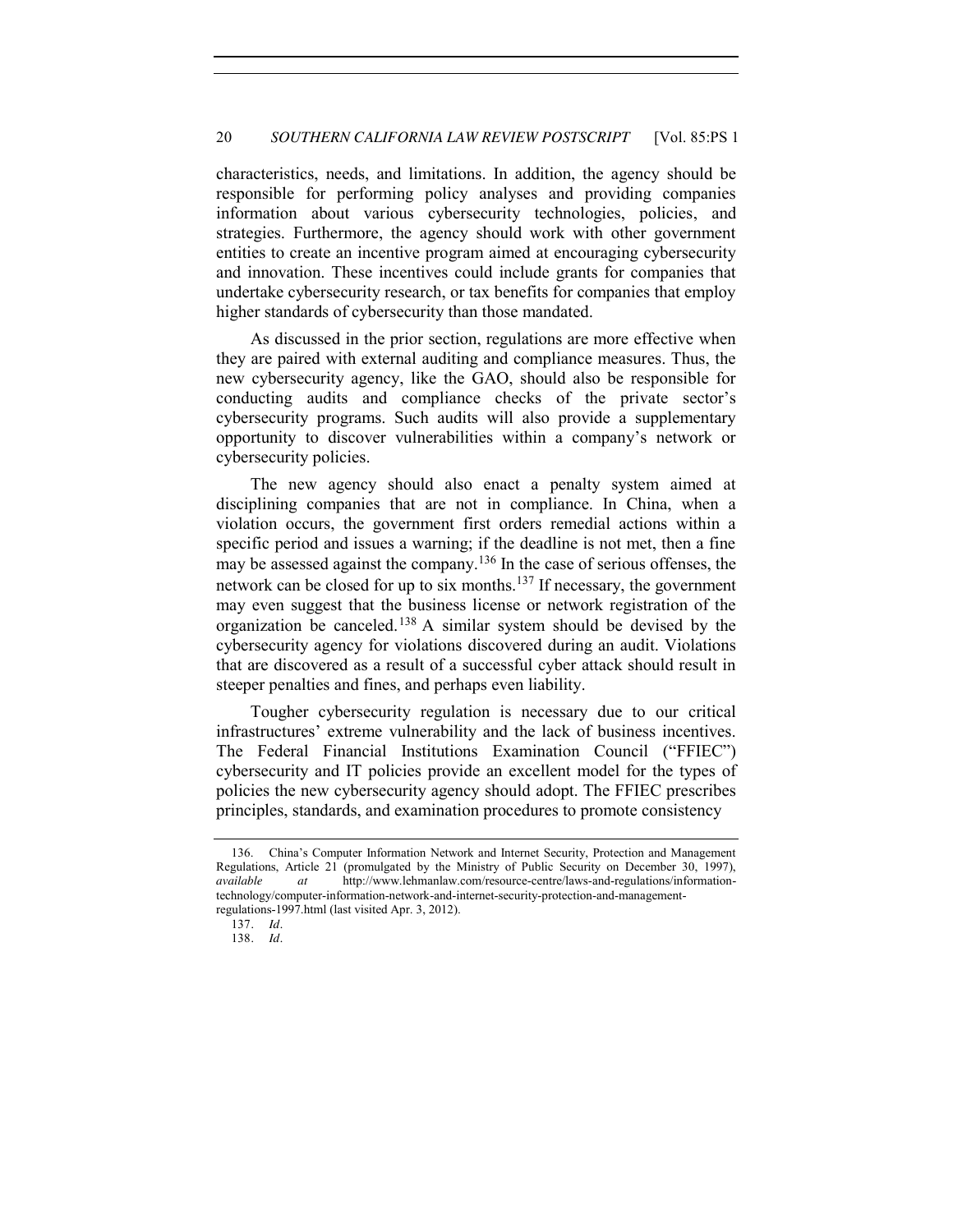in the supervision of financial institutions, $139$  and recently established IT regulations and standards.

The FFIEC IT Handbook ("Handbook") provides a framework for the government examination of these institutions' IT infrastructure <sup>140</sup> and guidance for their daily IT and cyber operations.<sup>141</sup> Financial institutions must maintain an ongoing information security risk assessment program that: (1) gathers data regarding the threats and vulnerabilities of their IT assets, existing security controls, processes, standards and requirements; (2) analyzes the probability and impact associated with known threats and vulnerabilities; and (3) prioritizes risks to determine the appropriate level of training and control necessary for effective mitigation.  $142$  Financial institutions then must develop a cybersecurity strategy and implementation plan. This plan must include appropriate consideration of prevention, detection and response mechanisms and policies to guide employees in implementing the security program.<sup>143</sup> To strengthen compliance with these guidelines, the Handbook prescribes internal audit procedures for financial institutions.144

Following the policies in the Handbook, the new DHS component should require companies in all critical infrastructures to adopt policies and practices aimed at identifying, prioritizing, and eliminating vulnerabilities in their networks. Like the FFIEC, new regulations should mandate that companies adopt "security risk assessment programs" where they are required to implement a coherent set of policies to manage risks to their IT assets and operational capabilities. <sup>145</sup> A well-planned internal audit program should also be required. As the FFIEC explains, "[e]ffective audit

<sup>139</sup>*. About the FFIEC*, THE FEDERAL FINANCIAL INSTITUTIONS EXAMINATION COUNCIL ("FFIEC"), http://www.ffiec.gov/about.htm (last visited Apr. 3, 2012).

<sup>140</sup>*.* FFIEC IT Examination HandBook InfoBase, *Overview*, FFIEC, http://ithandbook.ffiec.gov/it-booklets/information-security/introduction/overview.aspx (last visited Apr. 3, 2012). *See also* Ena, *supra* note 69, at 171–172.

<sup>141</sup>*.* FFIEC IT Examination HandBook InfoBase, *Security Process Overview*, FFIEC, http://ithandbook.ffiec.gov/it-booklets/information-security/security-process/overview.aspx (last visited Apr. 3, 2012).

<sup>142</sup>*.* FFIEC IT Examination HandBook InfoBase, *Information Security Risk Assessment*, FFIEC, http://ithandbook.ffiec.gov/it-booklets/information-security/information-security-risk-assessment.aspx (last visited Apr. 3, 2012).

<sup>143</sup>*.* FFIEC IT Examination HandBook InfoBase, *Information Security Strategy*, FFIEC, http://ithandbook.ffiec.gov/it-booklets/information-security/information-security-strategy.aspx (last visited Apr. 3, 2012).

<sup>144</sup>*.* FFIEC IT Examination HandBook InfoBase, *Audit Introduction*, FFIEC, http://ithandbook.ffiec.gov/it-booklets/audit/introduction.aspx (last visited Apr. 3, 2012).

<sup>145.</sup> For a discussion on the use of Security Information Management Systems see Gurpreet Dhillon & James Backhouse, *Information System Security Management in the New Millennium*, Technical Opinion, COMMUNICATIONS OF THE ACM Vol. 43, No. 7 (July 2000), *available at* http://tols17.oulu.fi/~jhyvonen/Tietoturvan%20hallinta%20tenttimateriaalit/Luento1.pdf.